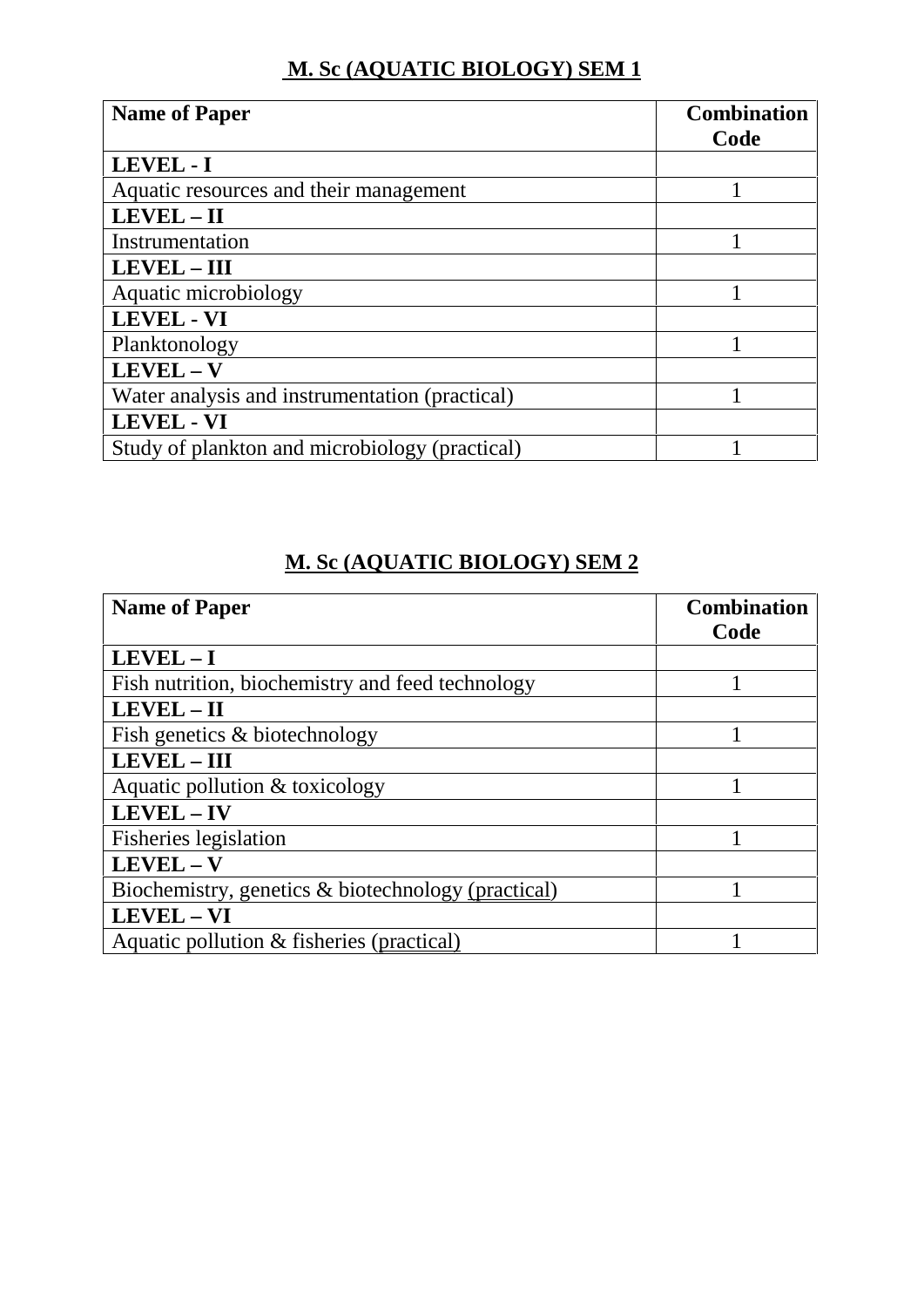## **M. SC. (AQUATIC BIOLOGY) SEM 3**

| <b>Name of Paper</b>                                       | <b>Combination</b><br>Code |
|------------------------------------------------------------|----------------------------|
| $LEVEL - I$                                                |                            |
| <b>Fish Physiology and Endocrinology</b>                   |                            |
| LEVEL - II                                                 |                            |
| Biostatistics, Economics, Extension Education and Computer |                            |
| Application                                                |                            |
| <b>LEVEL - III</b>                                         |                            |
| Fisheries Technology $- I$                                 |                            |
| $LEVEL - IV$                                               |                            |
| Fisheries Technology $-$ II                                |                            |
| LEVEL - V                                                  |                            |
| Fish Physiology, Biostatistics and Computer Application    |                            |
| (Practical)                                                |                            |
| LEVEL - VI                                                 |                            |
| <b>Fisheries Technology (Practical)</b>                    |                            |

## **M. SC. (AQUATIC BIOLOGY) SEM 4**

| <b>Name of Paper</b>                      | <b>Combination</b> |
|-------------------------------------------|--------------------|
|                                           | Code               |
| $LEVEL - I$                               |                    |
| Diseases and Management                   |                    |
| LEVEL - II                                |                    |
| Animal Aquaculture I                      |                    |
| <b>LEVEL - III</b>                        |                    |
| Animal Aquaculture II                     |                    |
| $LEVEL - IV$                              |                    |
| <b>Plant Aquaculture</b>                  |                    |
| $LEVEL - V$                               |                    |
| <b>Aquaculture Management (Practical)</b> |                    |
| <b>LEVEL - VI</b>                         |                    |
| <b>Placement and Training (Practical)</b> |                    |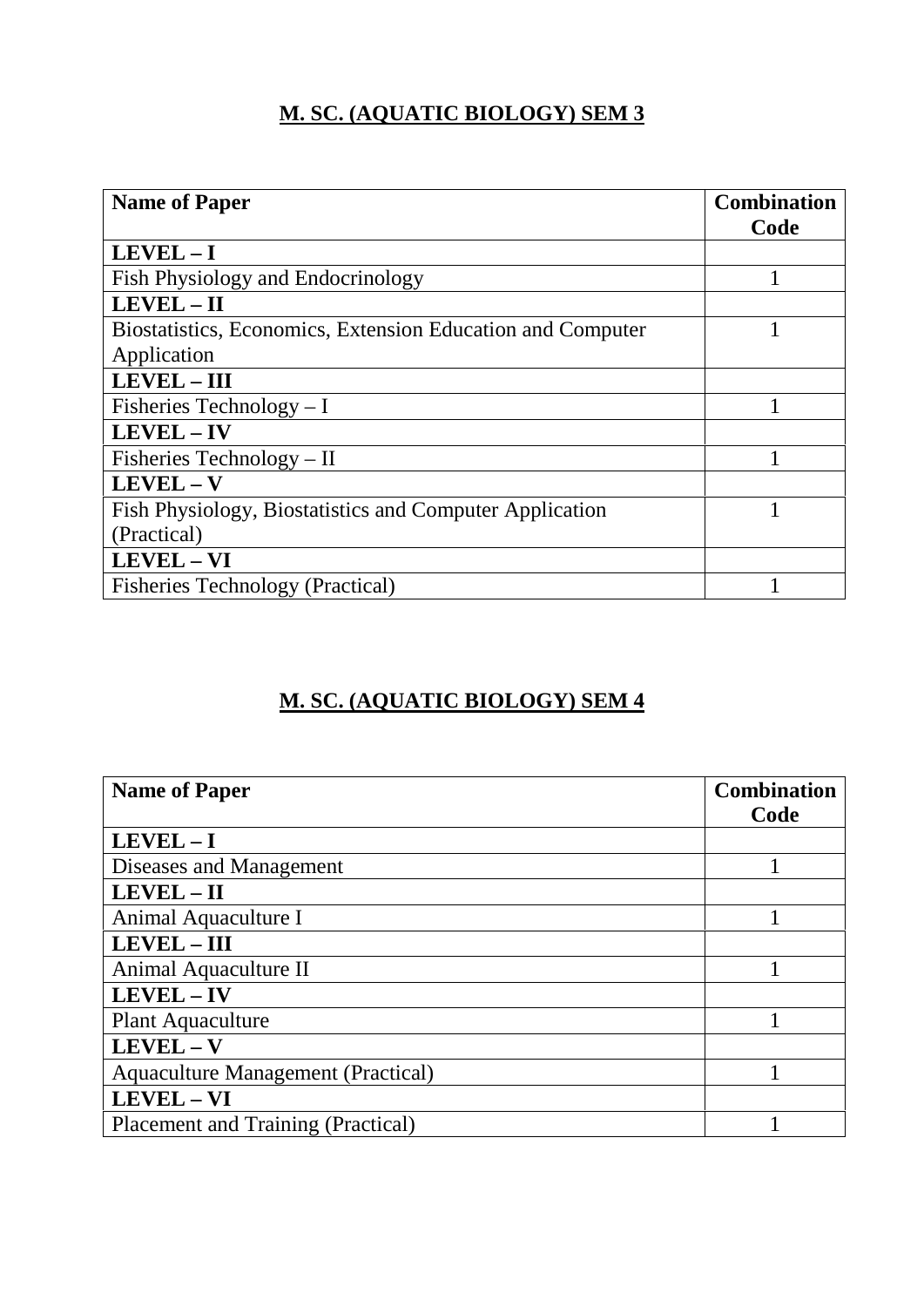#### **M. Sc (BOTANY) SEM 1**

| <b>Name of Paper</b>                                       | <b>Combination</b> |
|------------------------------------------------------------|--------------------|
|                                                            | Code               |
| $LEVEL - I$                                                |                    |
| Diversity and Classification of Bacteria and Algae         |                    |
| $LEVEL - II$                                               |                    |
| Lichen & Bryophta                                          |                    |
| <b>LEVEL-III</b>                                           |                    |
| <b>Plant Anatomy and Embryology</b>                        |                    |
| LEVEL-IV                                                   |                    |
| Biostatistics, Computer Application & Botanical Techniques |                    |
| $LEVEL - V$                                                |                    |
| Practical                                                  |                    |

# **M. Sc (BOTANY) SEM 2**

| <b>Name of Paper</b>                            | <b>Combination</b> |
|-------------------------------------------------|--------------------|
|                                                 | Code               |
| $LEVEL - I$                                     |                    |
| Diversity and Classification of Virus and Fungi |                    |
| LEVEL-II                                        |                    |
| Pteridophyta & Gymnosperms Including Fossils    |                    |
| <b>LEVEL - III</b>                              |                    |
| Horticulture & Plant Pathology                  |                    |
| LEVEL - IV                                      |                    |
| <b>Taxonomy of Angiosperms</b>                  |                    |
| $LEVEL - V$                                     |                    |
| Practical                                       |                    |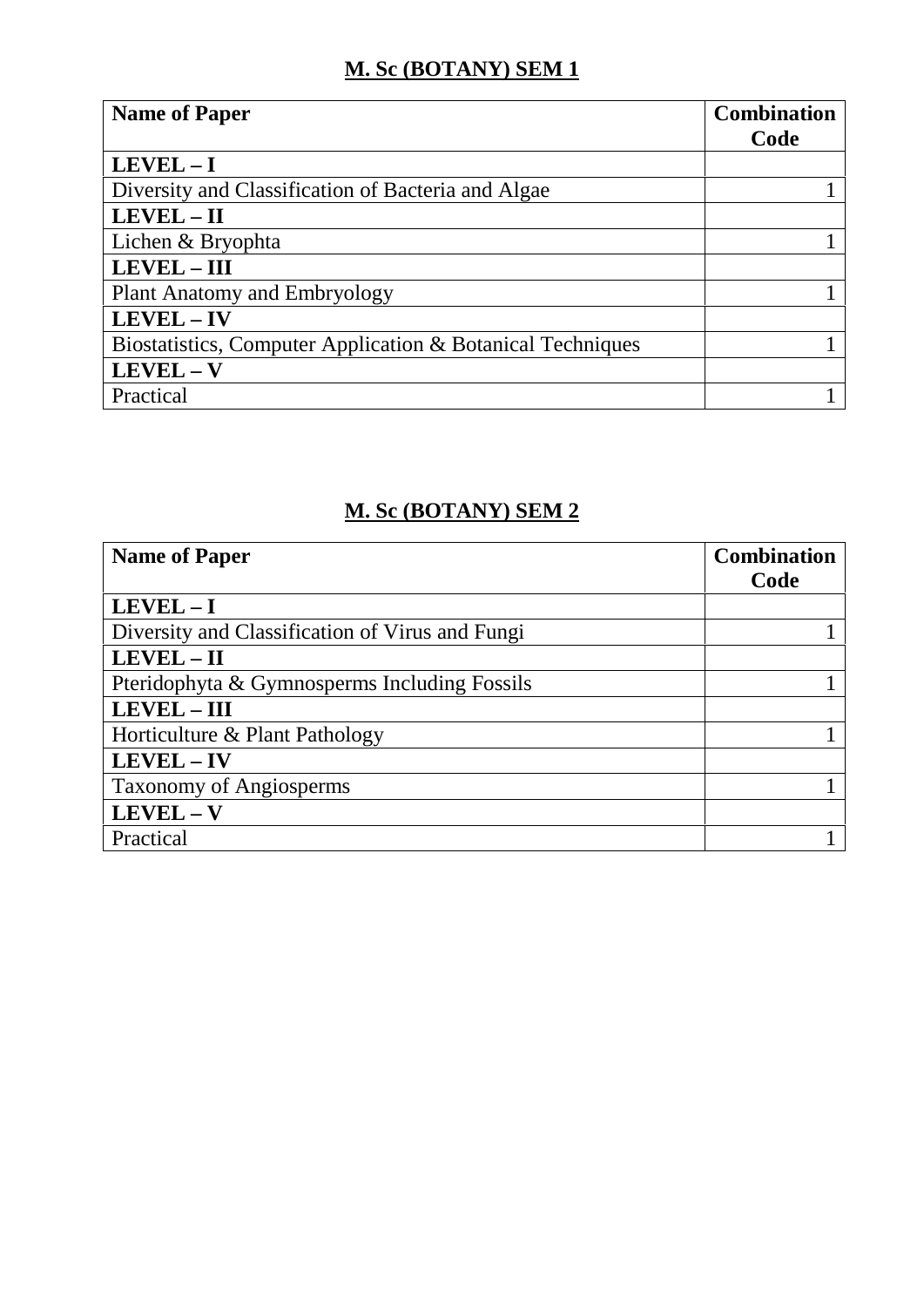## **M. SC. (BOTANY) SEM 3**

| <b>Name of Paper</b>                     | <b>Combination</b> |
|------------------------------------------|--------------------|
|                                          | Code               |
| $LEVEL - I$                              |                    |
| <b>Plant Physiology</b>                  |                    |
| LEVEL - II                               |                    |
| Economics Botany & Applied Botany        |                    |
| LEVEL - III                              |                    |
| Genetics, Biotechnology & Bioinformatics |                    |
| LEVEL - IV                               |                    |
| Cell Biology                             |                    |
| $LEVEL - V$                              |                    |
| Practical                                |                    |

## **M. SC. (BOTANY) SEM 4**

| <b>Name of Paper</b>                                   | <b>Combination</b> |
|--------------------------------------------------------|--------------------|
|                                                        | Code               |
| $LEVEL - I$                                            |                    |
| Ecology & Environment                                  |                    |
| $LEVEL - II$                                           |                    |
| Phytogeography, Ethnobotany & Forest Botany            |                    |
| <b>LEVEL-III</b>                                       |                    |
| Biochemistry & Phytochemistry                          |                    |
| LEVEL - IV                                             |                    |
| <b>Elective Special Paper: Angiosperms Systematics</b> |                    |
| $LEVEL - V$                                            |                    |
| Practical                                              |                    |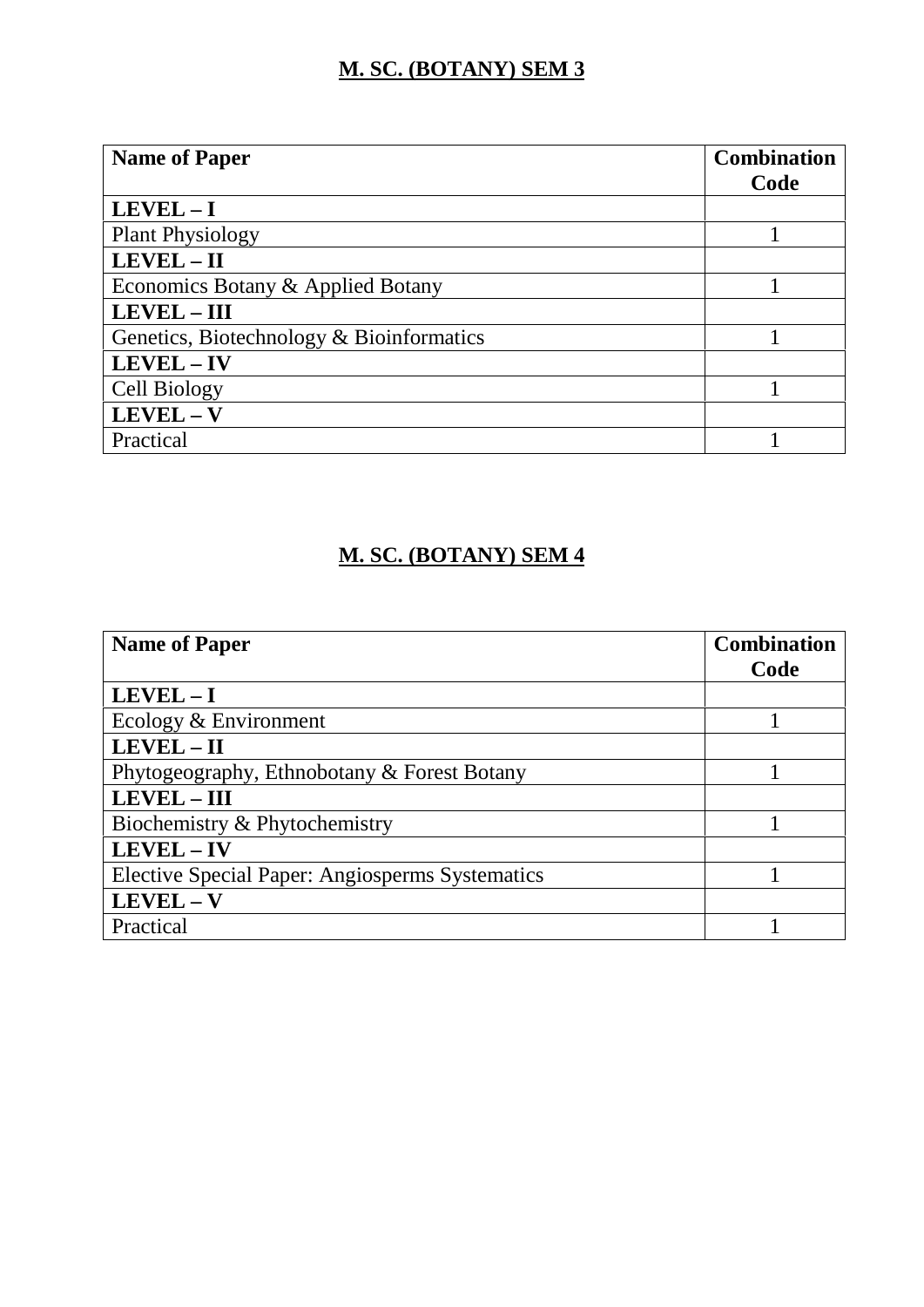### **M. Sc (CHEMISTRY) SEM 1**

| <b>Name of Paper</b>             | <b>Combination</b> |
|----------------------------------|--------------------|
|                                  | Code               |
| $LEVEL - I$                      |                    |
| Inorganic chemistry              |                    |
| $LEVEL - II$                     |                    |
| Organic chemistry                |                    |
| LEVEL - III                      |                    |
| Physical chemistry               |                    |
| LEVEL-IV                         |                    |
| Instrumental & chemical analysis |                    |
| <b>LEVEL - V</b>                 |                    |
| Practicals                       |                    |

# **M. Sc (CHEMISTRY) SEM 2**

| <b>Name of Paper</b>              | <b>Combination</b> |  |
|-----------------------------------|--------------------|--|
|                                   | Code               |  |
| $LEVEL - I$                       |                    |  |
| Inorganic chemistry               |                    |  |
| LEVEL - II                        |                    |  |
| Organic chemistry                 |                    |  |
| <b>LEVEL-III</b>                  |                    |  |
| Physical chemistry                |                    |  |
| LEVEL - IV                        |                    |  |
| <b>Recent Trends in Chemistry</b> |                    |  |
| <b>LEVEL - V</b>                  |                    |  |
| Practicals                        |                    |  |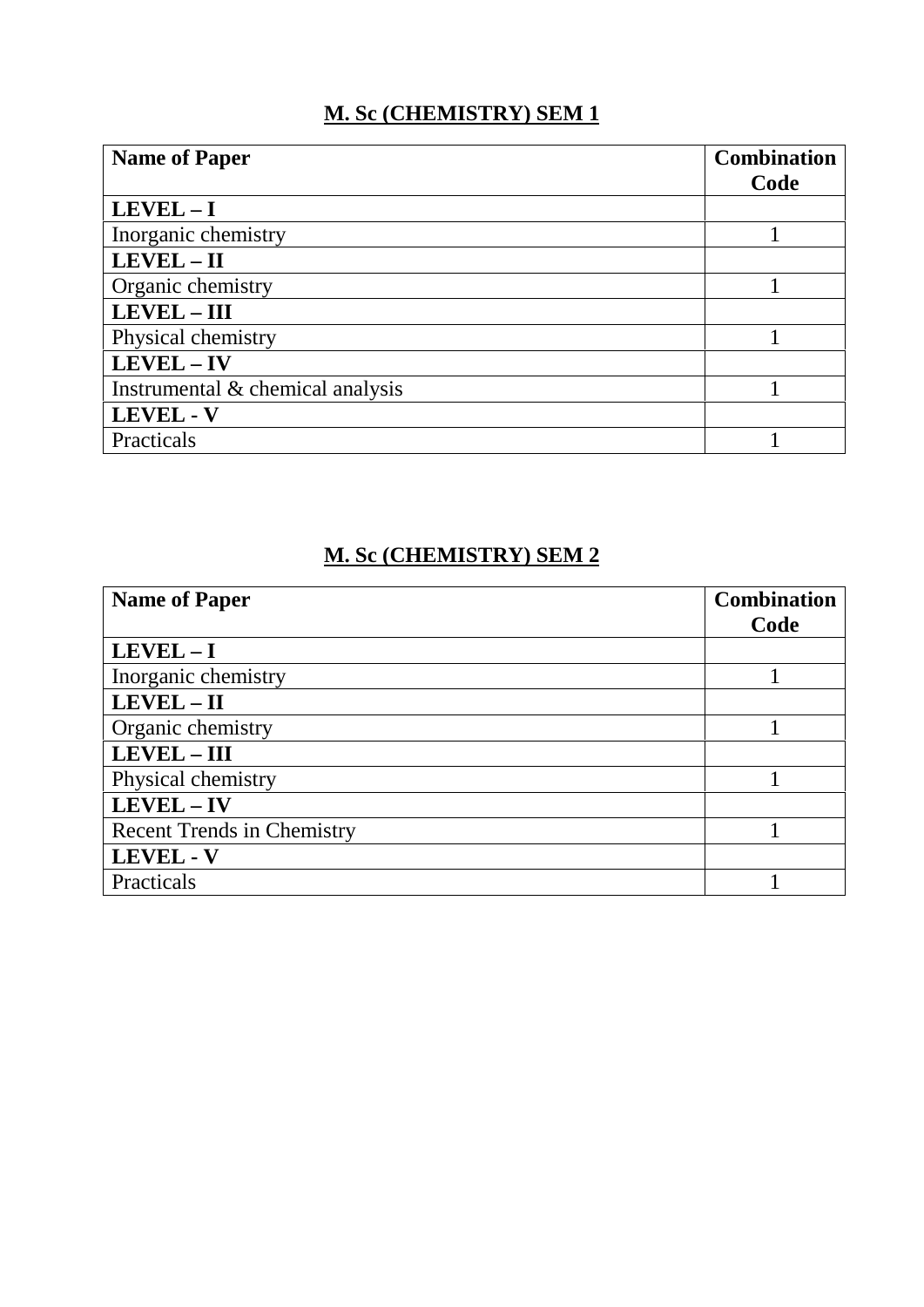#### **M. SC. (ANALYTICAL CHEMISTRY) SEM 3**

| <b>Name of Paper</b>                | <b>Combination</b> |
|-------------------------------------|--------------------|
|                                     | Code               |
| $LEVEL - I$                         |                    |
| <b>Electroanalytical Techniques</b> |                    |
| $LEVEL - II$                        |                    |
| Spectroscopy                        |                    |
| LEVEL-III                           |                    |
| <b>Electroanalytical Techniques</b> |                    |
| LEVEL - IV                          |                    |
| <b>Applied Analysis</b>             |                    |
| $LEVEL - V$                         |                    |
| Practical                           |                    |

## **M. SC. (ANALYTICAL CHEMISTRY) SEM 4**

| <b>Name of Paper</b>                 | <b>Combination</b> |
|--------------------------------------|--------------------|
|                                      | Code               |
| $LEVEL - I$                          |                    |
| <b>Advance Analytical Techniques</b> |                    |
| LEVEL-II                             |                    |
| Spectroscopy                         |                    |
| <b>LEVEL-III</b>                     |                    |
| <b>Separation Techniques</b>         |                    |
| LEVEL-IV                             |                    |
| <b>Applied Analysis</b>              |                    |
| $LEVEL - V$                          |                    |
| Practical                            |                    |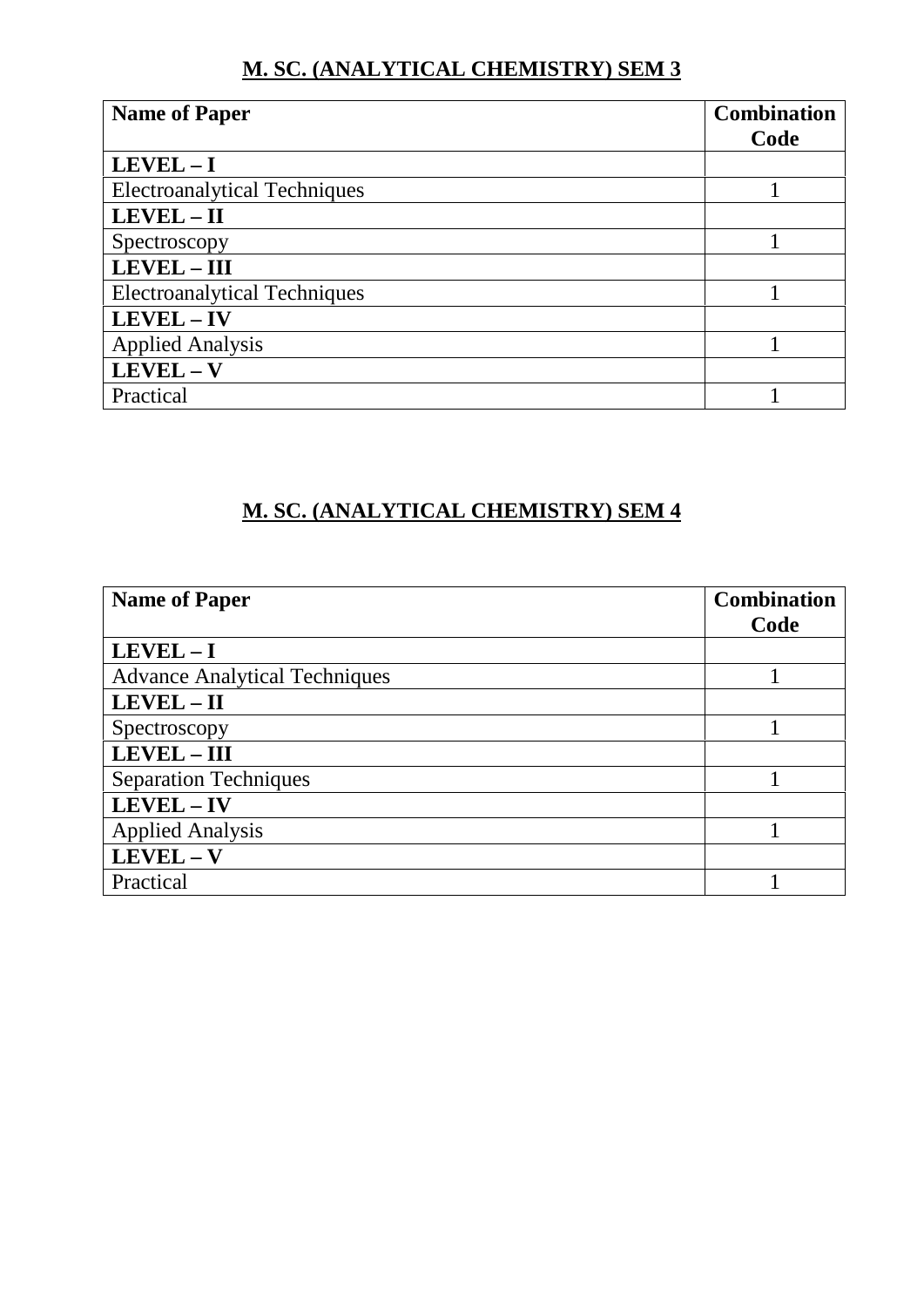## **M. SC. (INORGANIC CHEMISTRY) SEM 3**

| <b>Name of Paper</b>                     | <b>Combination</b> |
|------------------------------------------|--------------------|
|                                          | Code               |
| $LEVEL - I$                              |                    |
| <b>Inorganic Chemistry</b>               |                    |
| LEVEL-II                                 |                    |
| Spectroscopy                             |                    |
| <b>LEVEL-III</b>                         |                    |
| <b>Electroanalytical Techniques</b>      |                    |
| LEVEL-IV                                 |                    |
| Coordination Chemistry (Special Paper)-I |                    |
| $LEVEL - V$                              |                    |
| Practical                                |                    |

## **M. SC. (INORGANIC CHEMISTRY) SEM 4**

| <b>Name of Paper</b>                     | <b>Combination</b> |
|------------------------------------------|--------------------|
|                                          | Code               |
| $LEVEL - I$                              |                    |
| <b>Inorganic Chemistry</b>               |                    |
| LEVEL-II                                 |                    |
| Spectroscopy                             |                    |
| LEVEL - III                              |                    |
| <b>Separation Techniques</b>             |                    |
| LEVEL - IV                               |                    |
| Coordination Chemistry (Special Paper)-I |                    |
| $LEVEL - V$                              |                    |
| Practical                                |                    |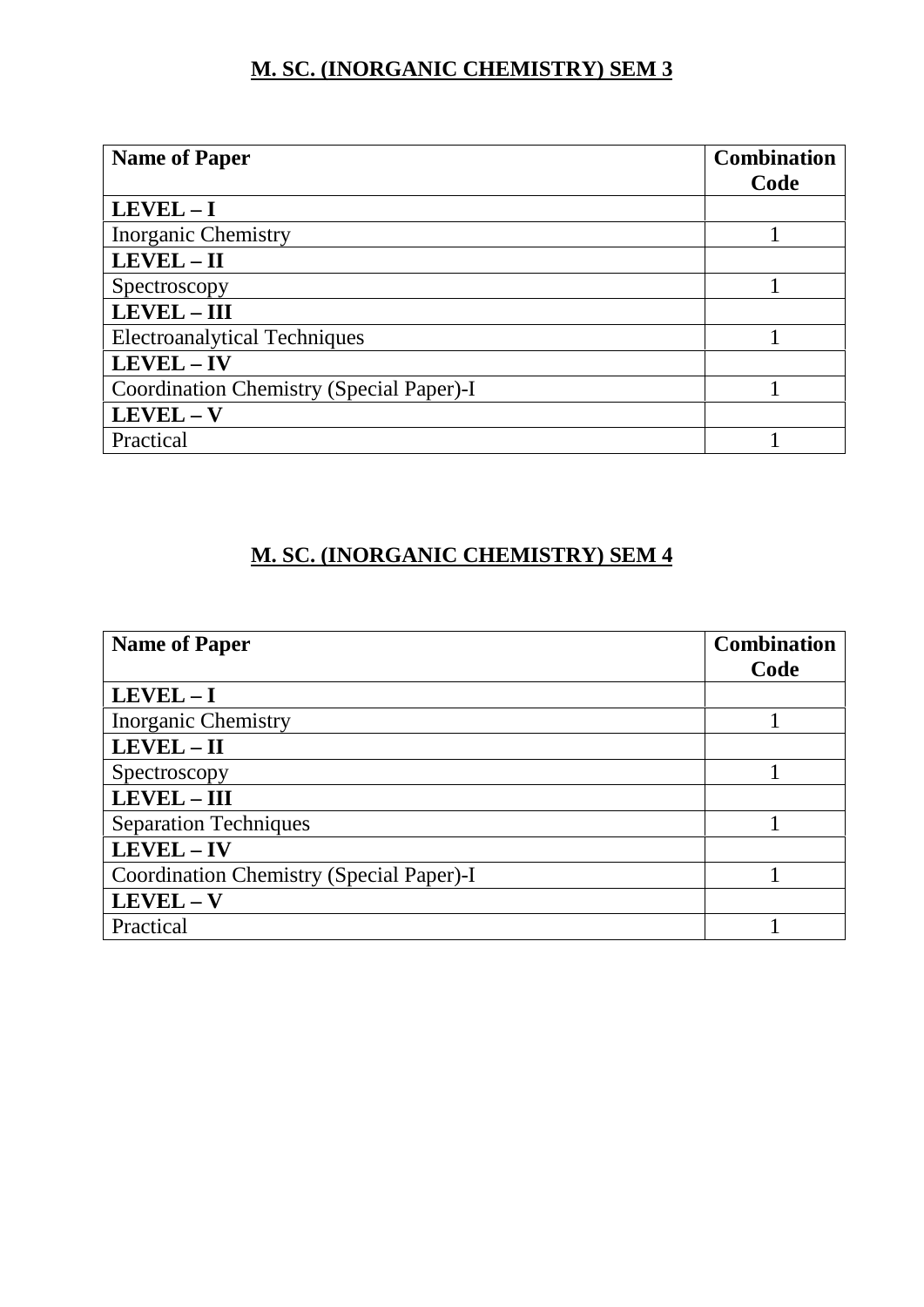## **M. SC. (ORGANIC CHEMISTRY) SEM 3**

| <b>Name of Paper</b>                | <b>Combination</b>          |  |
|-------------------------------------|-----------------------------|--|
|                                     | Code                        |  |
| $LEVEL - I$                         |                             |  |
| <b>Chemistry of Natural Product</b> |                             |  |
| LEVEL - II                          |                             |  |
| Instrumental Techniques & Analysis  |                             |  |
| <b>LEVEL-III</b>                    |                             |  |
| Chemistry In Industry               |                             |  |
| LEVEL - IV                          |                             |  |
| Medicinal Chemistry-I               |                             |  |
| Dyes And Intermediates - I          | $\mathcal{D}_{\mathcal{L}}$ |  |
| $LEVEL - V$                         |                             |  |
| Practical                           |                             |  |

## **M. SC. (ORGANIC CHEMISTRY) SEM 4**

| <b>Name of Paper</b>                      | <b>Combination</b><br>Code |
|-------------------------------------------|----------------------------|
| $LEVEL - I$                               |                            |
| <b>Theoretical Organic Chemistry</b>      |                            |
| $LEVEL - II$                              |                            |
| <b>Industrial Chemicals And Processes</b> |                            |
| <b>LEVEL - III</b>                        |                            |
| Rearrangements & Synthetic Approach       |                            |
| LEVEL - IV                                |                            |
| Medicinal Chemistry-II                    |                            |
| Dyes And Intermediates - II               | $\overline{2}$             |
| $LEVEL - V$                               |                            |
| Practical                                 |                            |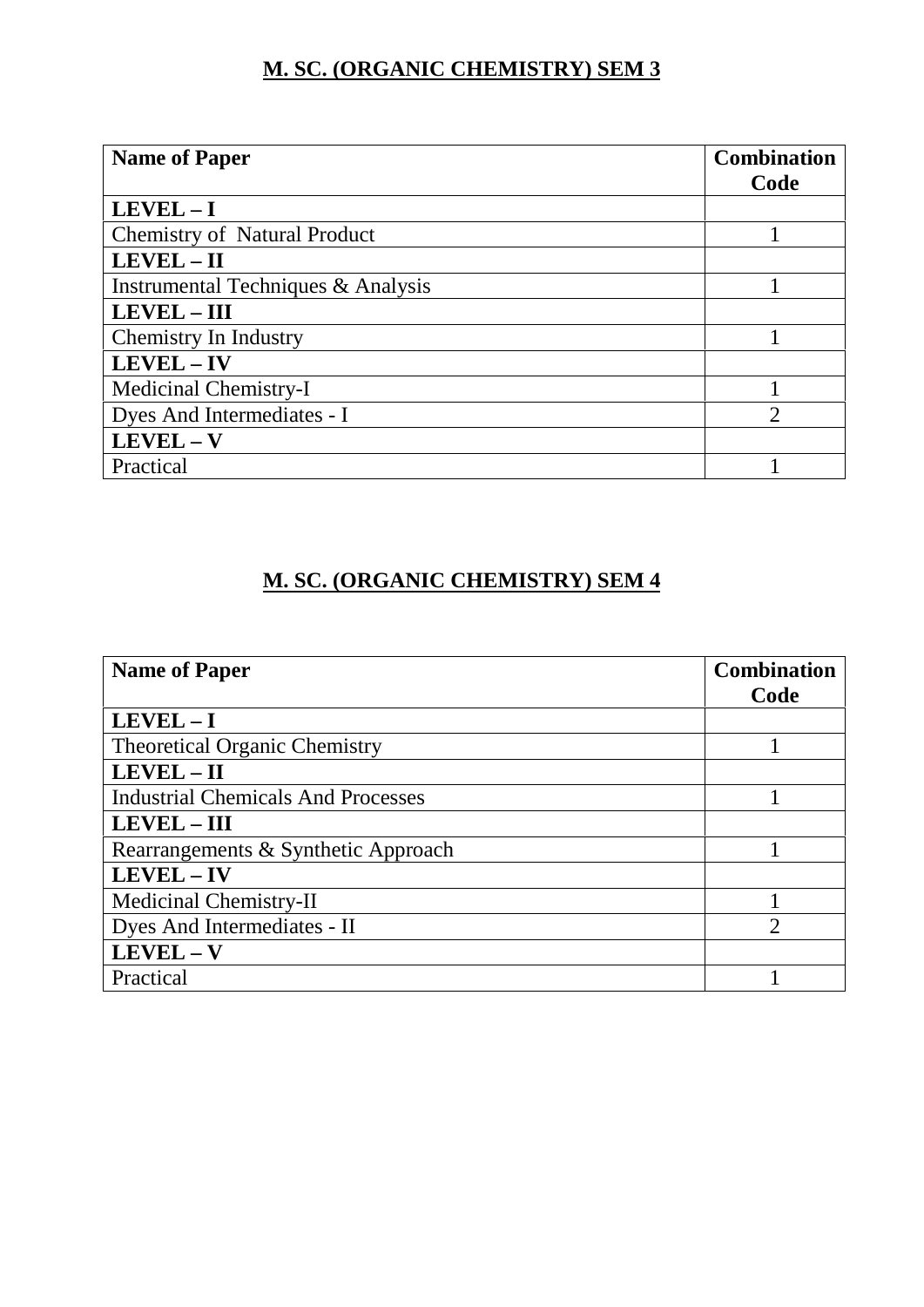## **M. SC. (PHYSICAL CHEMISTRY) SEM 3**

| <b>Name of Paper</b>                   | <b>Combination</b> |
|----------------------------------------|--------------------|
|                                        | Code               |
| $LEVEL - I$                            |                    |
| <b>Physical Chemistry: Core Course</b> |                    |
| LEVEL-II                               |                    |
| Spectroscopy                           |                    |
| LEVEL - III                            |                    |
| <b>Electroanalytical Techniques</b>    |                    |
| LEVEL - IV                             |                    |
| Polymer Chemistry – Special Paper 1    |                    |
| $LEVEL - V$                            |                    |
| Practical                              |                    |

## **M. SC. (PHYSICAL CHEMISTRY) SEM 4**

| <b>Name of Paper</b>                   | <b>Combination</b> |
|----------------------------------------|--------------------|
|                                        | Code               |
| $LEVEL - I$                            |                    |
| <b>Physical Chemistry: Core Course</b> |                    |
| $LEVEL - II$                           |                    |
| Spectroscopy                           |                    |
| LEVEL - III                            |                    |
| <b>Separation Techniques</b>           |                    |
| LEVEL - IV                             |                    |
| Polymer Chemistry – Special Paper 2    |                    |
| $LEVEL - V$                            |                    |
| Practical                              |                    |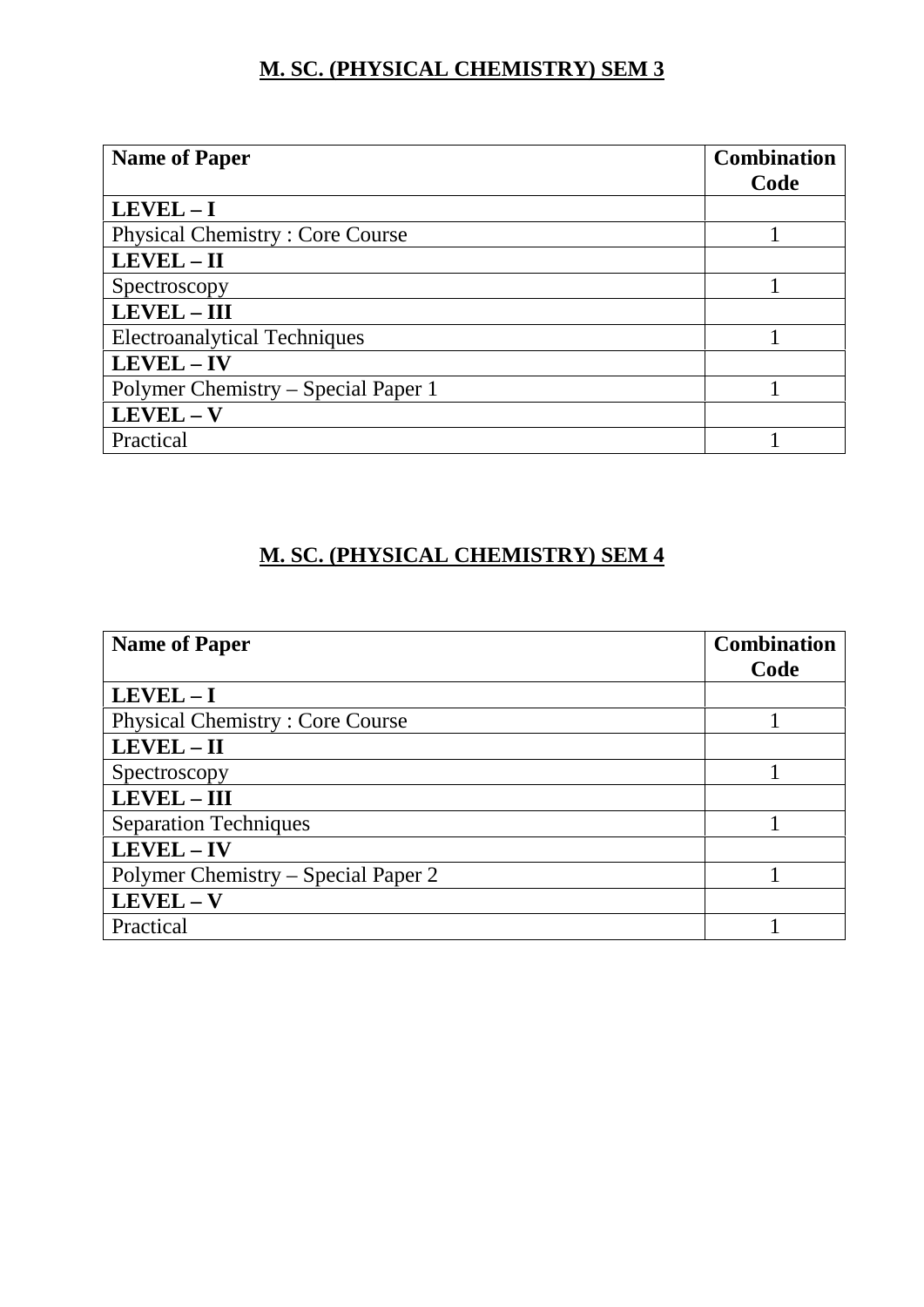## **M. Sc (INDUSTRIAL, PHARMACEUTICAL AND ENVIRONMENTAL CHEMISTRY)**

#### **(SELF FINANCE) SEM 1**

| <b>Name of Paper</b>             | <b>Combination</b><br>Code |
|----------------------------------|----------------------------|
| $LEVEL - I$                      |                            |
| Inorganic chemistry              |                            |
| LEVEL-II                         |                            |
| Organic chemistry                |                            |
| LEVEL - III                      |                            |
| Physical chemistry               |                            |
| LEVEL-IV                         |                            |
| Instrumental & Chemical Analysis |                            |
| $LEVEL - V$                      |                            |
| Practical                        |                            |

## **M. Sc (INDUSTRIAL, PHARMACEUTICAL AND ENVIRONMENTAL CHEMISTRY)**

#### **(SELF FINANCE) SEM 2**

| <b>Name of Paper</b>              | <b>Combination</b><br>Code |
|-----------------------------------|----------------------------|
| $LEVEL - I$                       |                            |
| Inorganic chemistry               |                            |
| $LEVEL - II$                      |                            |
| Organic chemistry                 |                            |
| <b>LEVEL-III</b>                  |                            |
| Physical chemistry                |                            |
| LEVEL - IV                        |                            |
| <b>Recent Trends in Chemistry</b> |                            |
| $LEVEL - V$                       |                            |
| Practical                         |                            |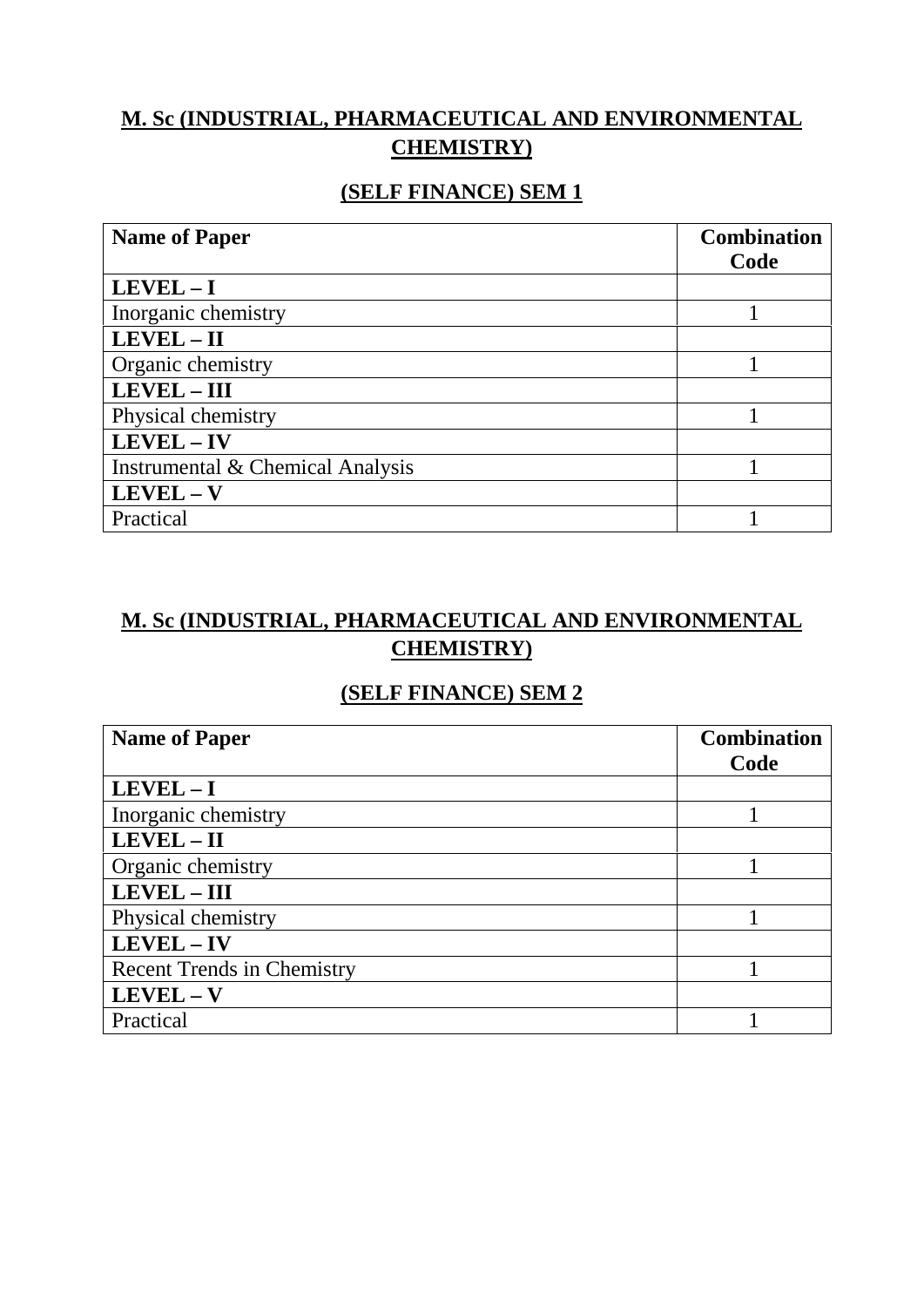### **M. SC. (ENVIRONMENT CHEMISTRY) (SELF FINANCE) SEM 3**

| <b>Name of Paper</b>                                   | <b>Combination</b><br>Code |
|--------------------------------------------------------|----------------------------|
| $LEVEL - I$                                            |                            |
| Chemistry in Industry                                  |                            |
| LEVEL-II                                               |                            |
| Water: Pollution and Analysis                          |                            |
| <b>LEVEL - III</b>                                     |                            |
| Waste, Waste Management, Environmental Biology         |                            |
| <b>LEVEL-IV</b>                                        |                            |
| Global Atmosphere, Chemical Toxicology & Environmental |                            |
| <b>Chemical Analysis</b>                               |                            |
| $LEVEL - V$                                            |                            |
| Practical                                              |                            |

#### **M. SC. (ENVIRONMENT CHEMISTRY) (SELF FINANCE) SEM 4**

| <b>Name of Paper</b>                                | <b>Combination</b> |
|-----------------------------------------------------|--------------------|
|                                                     | Code               |
| $LEVEL - I$                                         |                    |
| Chemistry in Industry                               |                    |
| $LEVEL - II$                                        |                    |
| Air: Pollution and Analysis                         |                    |
| <b>LEVEL-III</b>                                    |                    |
| Waste, Waste Management, Environmental Biology - II |                    |
| LEVEL-IV                                            |                    |
| Energy Agriculture & Environment                    |                    |
| $LEVEL - V$                                         |                    |
| Practical                                           |                    |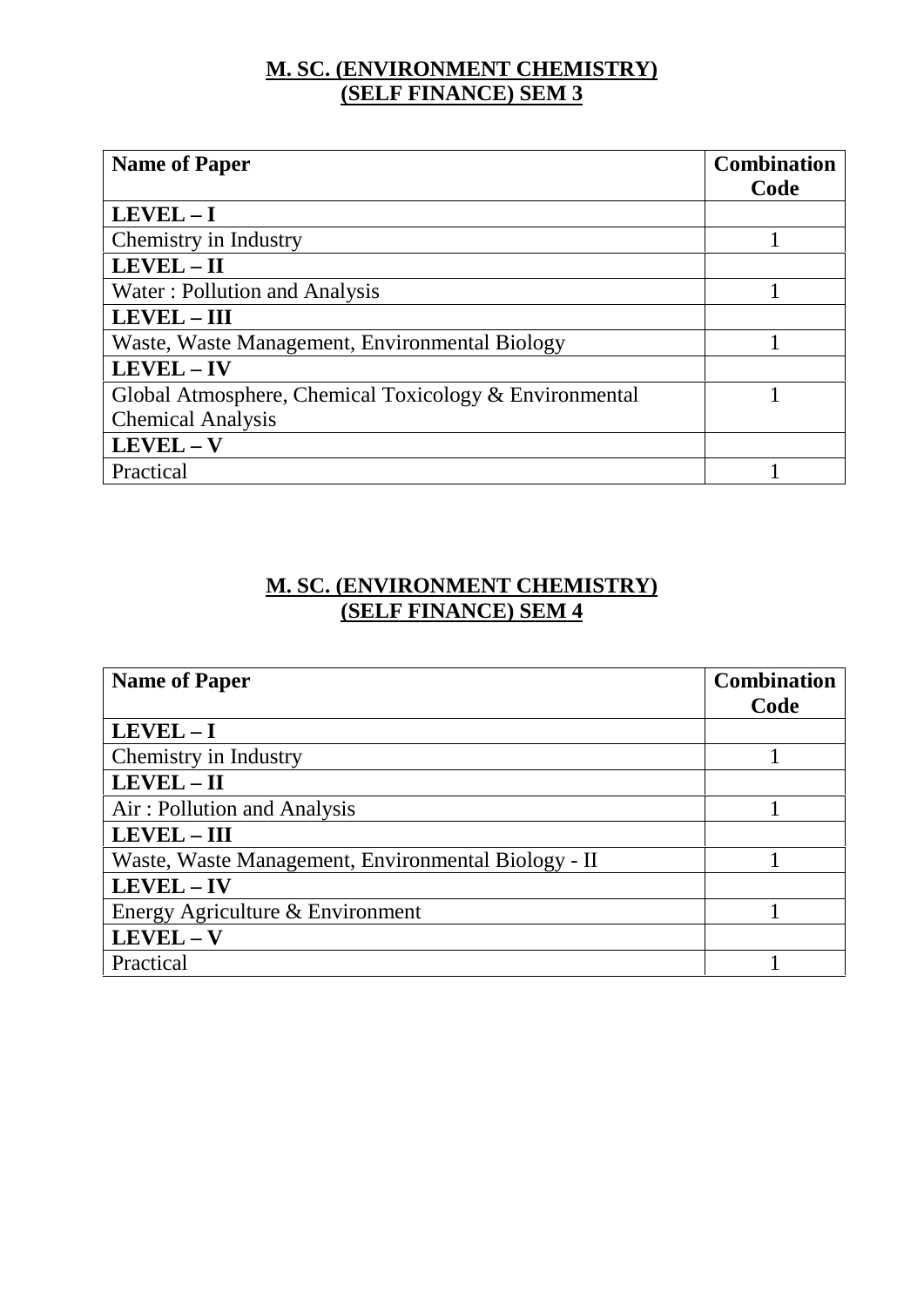### **M. SC. (INDUSTRIAL CHEMISTRY) (SELF FINANCE) SEM 3**

| <b>Name of Paper</b>                | <b>Combination</b> |
|-------------------------------------|--------------------|
|                                     | Code               |
| $LEVEL - I$                         |                    |
| Chemistry in Industry               |                    |
| LEVEL - II                          |                    |
| Dyes and Drugs                      |                    |
| $LEVEL - III$                       |                    |
| Petroleum and Polymers              |                    |
| LEVEL - IV                          |                    |
| Rearrangements & Synthetic Approach |                    |
| $LEVEL - V$                         |                    |
| Practical                           |                    |

### **M. SC. (INDUSTRIAL CHEMISTRY) (SELF FINANCE) SEM 4**

| <b>Name of Paper</b>                 | <b>Combination</b> |
|--------------------------------------|--------------------|
|                                      | Code               |
| $LEVEL - I$                          |                    |
| Chemistry in Industry $-$ II         |                    |
| $LEVEL - II$                         |                    |
| Drugs                                |                    |
| LEVEL - III                          |                    |
| Petroleum                            |                    |
| LEVEL - IV                           |                    |
| <b>Theoretical Organic Chemistry</b> |                    |
| $LEVEL - V$                          |                    |
| Practical                            |                    |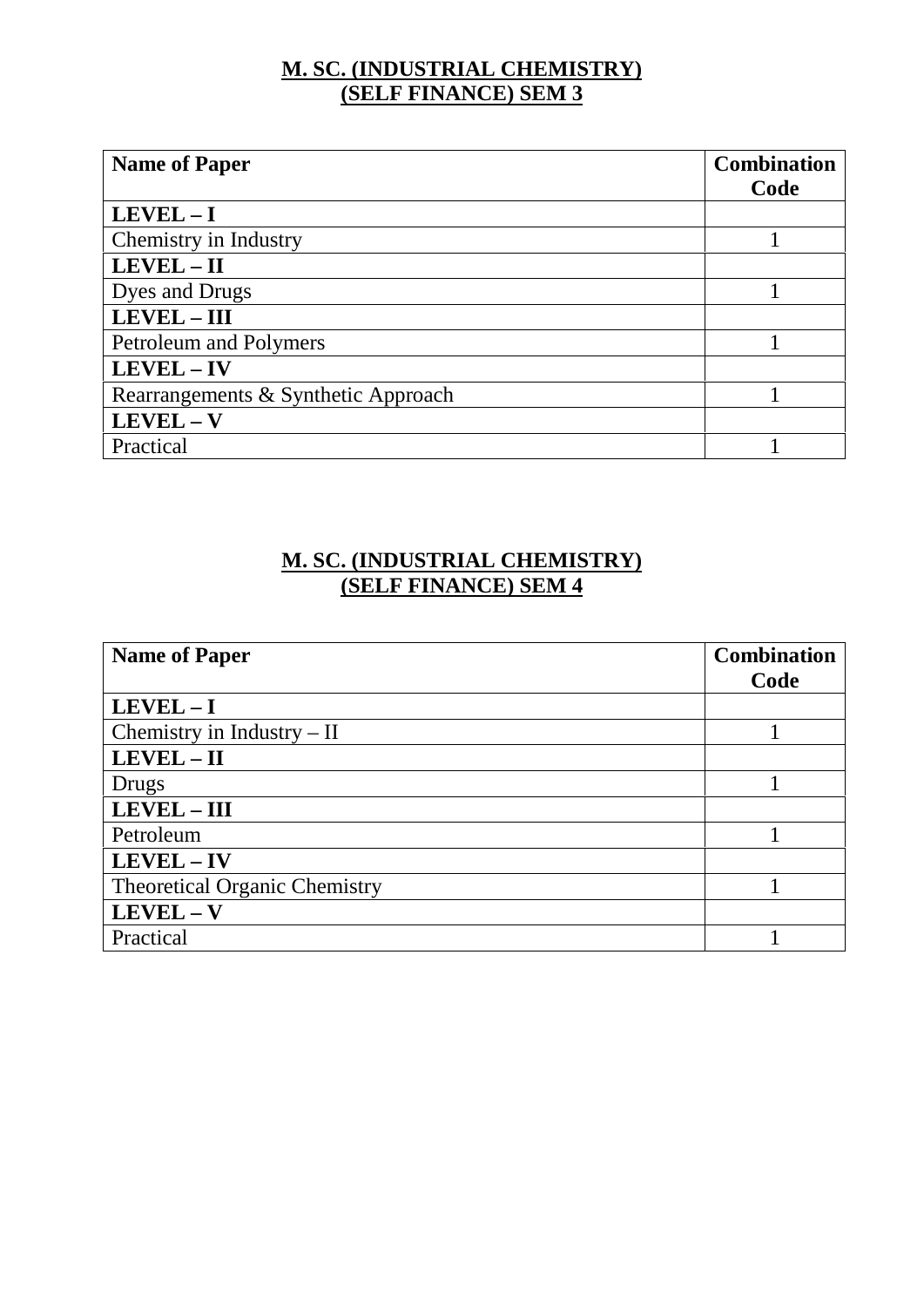### **M. SC. (PHARMACEUTICAL CHEMISTRY) (SELF FINANCE) SEM 3**

| <b>Name of Paper</b>                                | <b>Combination</b> |
|-----------------------------------------------------|--------------------|
|                                                     | Code               |
| $LEVEL - I$                                         |                    |
| Chemistry in Industry                               |                    |
| $LEVEL - II$                                        |                    |
| <b>Synthetic Drugs</b>                              |                    |
| LEVEL - III                                         |                    |
| Drug Metabolism, Pharmacokinetics and Pharmacognosy |                    |
| LEVEL - IV                                          |                    |
| Rearrangements & Synthetic Approach                 |                    |
| $LEVEL - V$                                         |                    |
| Practical                                           |                    |

### **M. SC. (PHARMACEUTICAL CHEMISTRY) (SELF FINANCE) SEM 4**

| <b>Name of Paper</b>                                     | <b>Combination</b> |
|----------------------------------------------------------|--------------------|
|                                                          | Code               |
| $LEVEL - I$                                              |                    |
| Chemistry in Industry                                    |                    |
| $LEVEL - II$                                             |                    |
| Synthetic Drugs $-$ II                                   |                    |
| LEVEL - III                                              |                    |
| Drug Metabolism, Pharmacokinetics and Pharmacognosy – II |                    |
| LEVEL - IV                                               |                    |
| <b>Theoretical Organic Chemistry</b>                     |                    |
| LEVEL - V                                                |                    |
| Practical                                                |                    |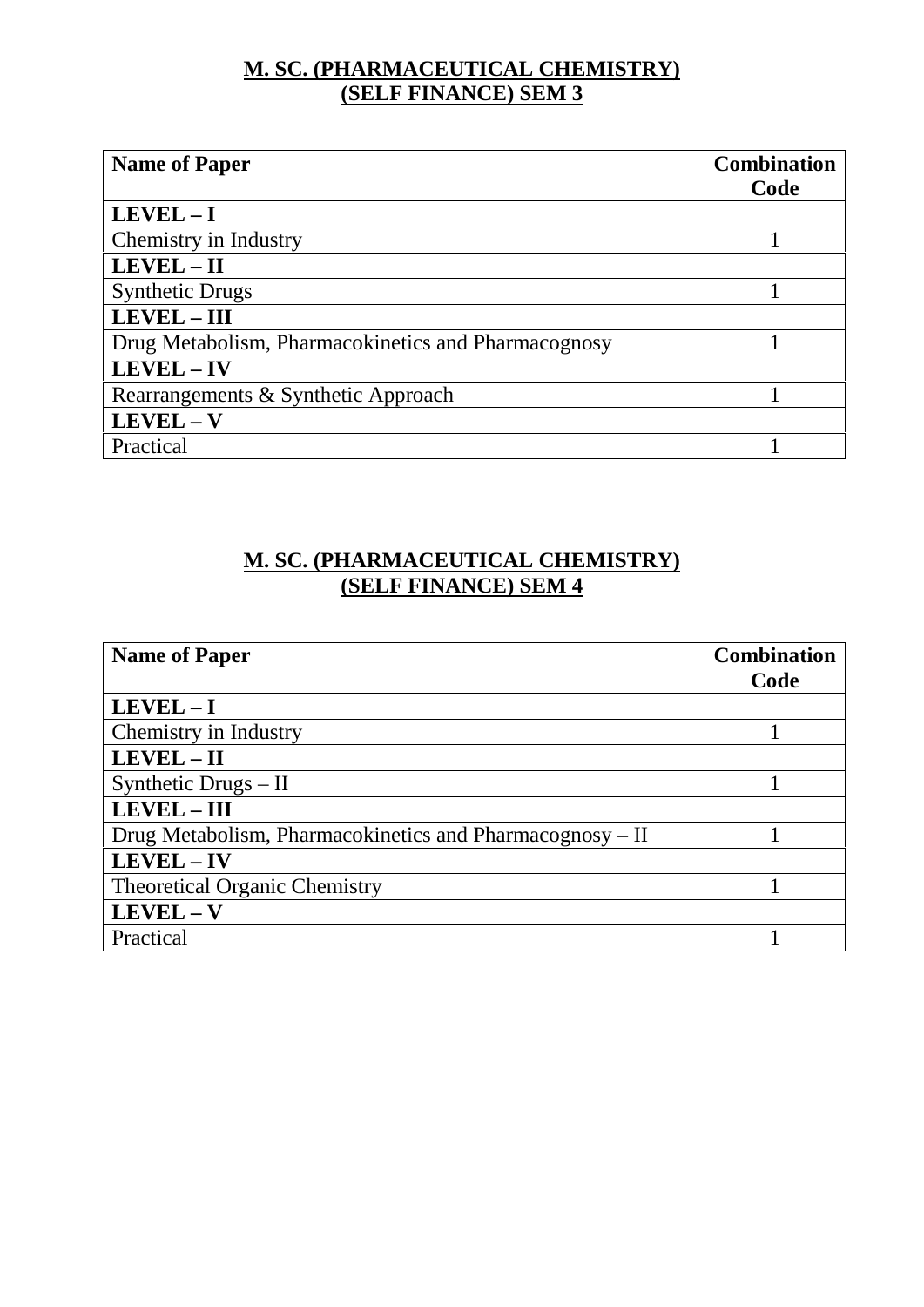### **M. SC. (ORGANIC CHEMISTRY) (SELF FINANCE) SEM 3**

| <b>Name of Paper</b>                 | <b>Combination</b>          |
|--------------------------------------|-----------------------------|
|                                      | Code                        |
| $LEVEL - I$                          |                             |
| <b>Chemistry of Natural Products</b> |                             |
| $LEVEL - II$                         |                             |
| Instrumental Techniques & Analysis   |                             |
| <b>LEVEL - III</b>                   |                             |
| Chemistry in Industry                |                             |
| LEVEL - IV                           |                             |
| Medical Chemistry $-I$               |                             |
| Dyes and Intermediates - I           | $\mathcal{D}_{\mathcal{L}}$ |
| $LEVEL - V$                          |                             |
| Practical                            |                             |

### **M. SC. (ORGANIC CHEMISTRY) (SELF FINANCE) SEM 4**

| <b>Name of Paper</b>                      | <b>Combination</b><br>Code |
|-------------------------------------------|----------------------------|
| $LEVEL - I$                               |                            |
| <b>Theoretical Organic Chemistry</b>      |                            |
| LEVEL-II                                  |                            |
| <b>Industrial Chemicals and Processes</b> |                            |
| <b>LEVEL - III</b>                        |                            |
| Rearrangements & Synthetic Approach       |                            |
| LEVEL-IV                                  |                            |
| Medical Chemistry $-II$                   |                            |
| Dyes and Intermediates - II               | っ                          |
| $LEVEL - V$                               |                            |
| Practical                                 |                            |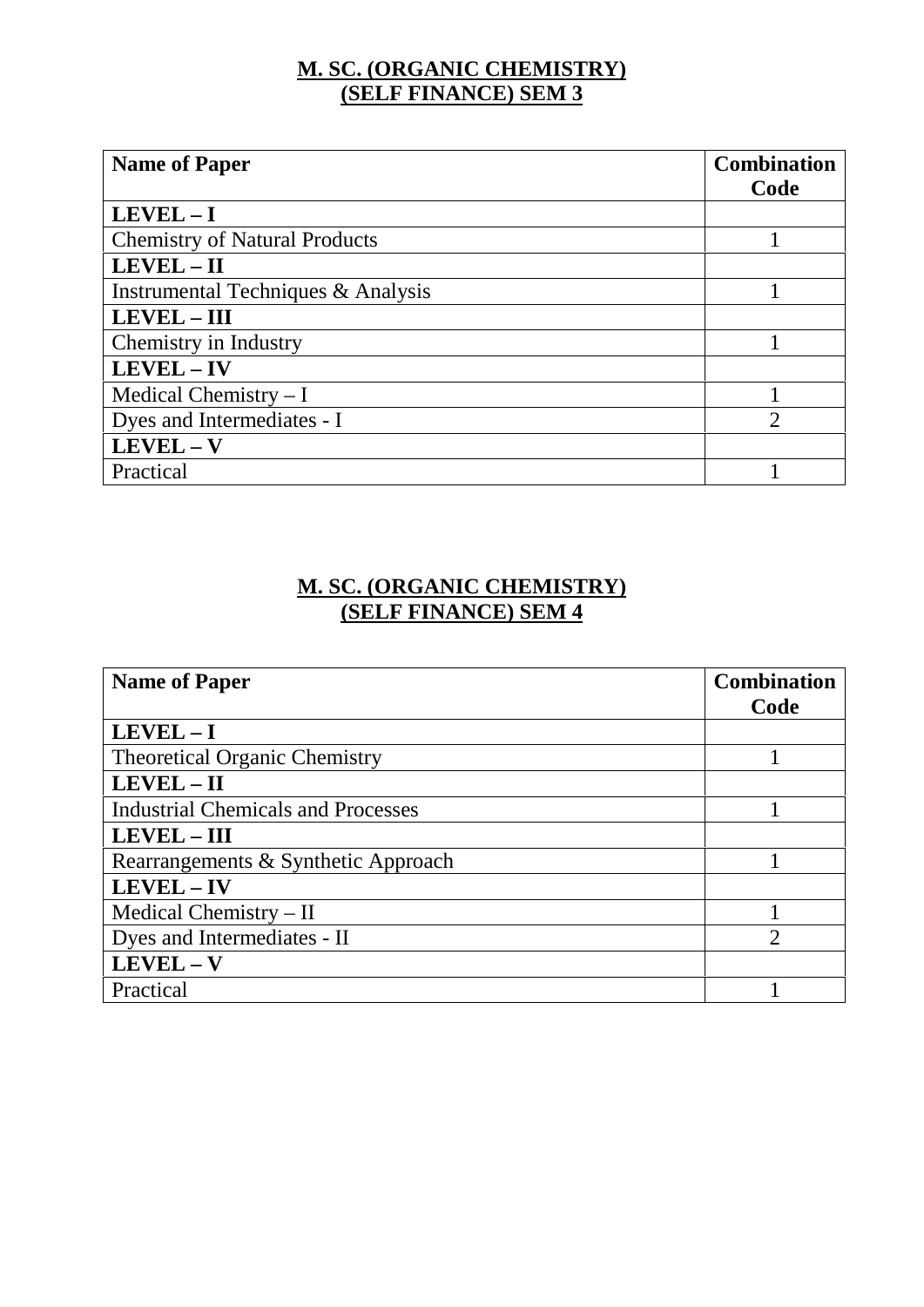## **M. Sc (ELECTRONICS) SEM 1**

| <b>Name of Paper</b>                                   | <b>Combination</b> |
|--------------------------------------------------------|--------------------|
|                                                        | Code               |
| $LEVEL - I$                                            |                    |
| <b>Mathematical Methods</b>                            |                    |
| LEVEL - II                                             |                    |
| Microcontroller and its Applications                   |                    |
| <b>LEVEL-III</b>                                       |                    |
| Measurement, Instrumentation and Experimental Planning |                    |
| LEVEL - IV                                             |                    |
| 'C' and CAD for Electronics                            |                    |
| $LEVEL - V$                                            |                    |
| Practical                                              |                    |

## **M. Sc (ELECTRONICS) SEM 2**

| <b>Name of Paper</b>                    | <b>Combination</b> |
|-----------------------------------------|--------------------|
|                                         | Code               |
| $LEVEL - I$                             |                    |
| <b>Digital Signal Processing</b>        |                    |
| LEVEL-II                                |                    |
| Op Amp & Circuit Designing              |                    |
| <b>LEVEL-III</b>                        |                    |
| <b>Electromagnetic Fields and Waves</b> |                    |
| LEVEL - IV                              |                    |
| Electronic Communication - I            |                    |
| $LEVEL - V$                             |                    |
| Practical                               |                    |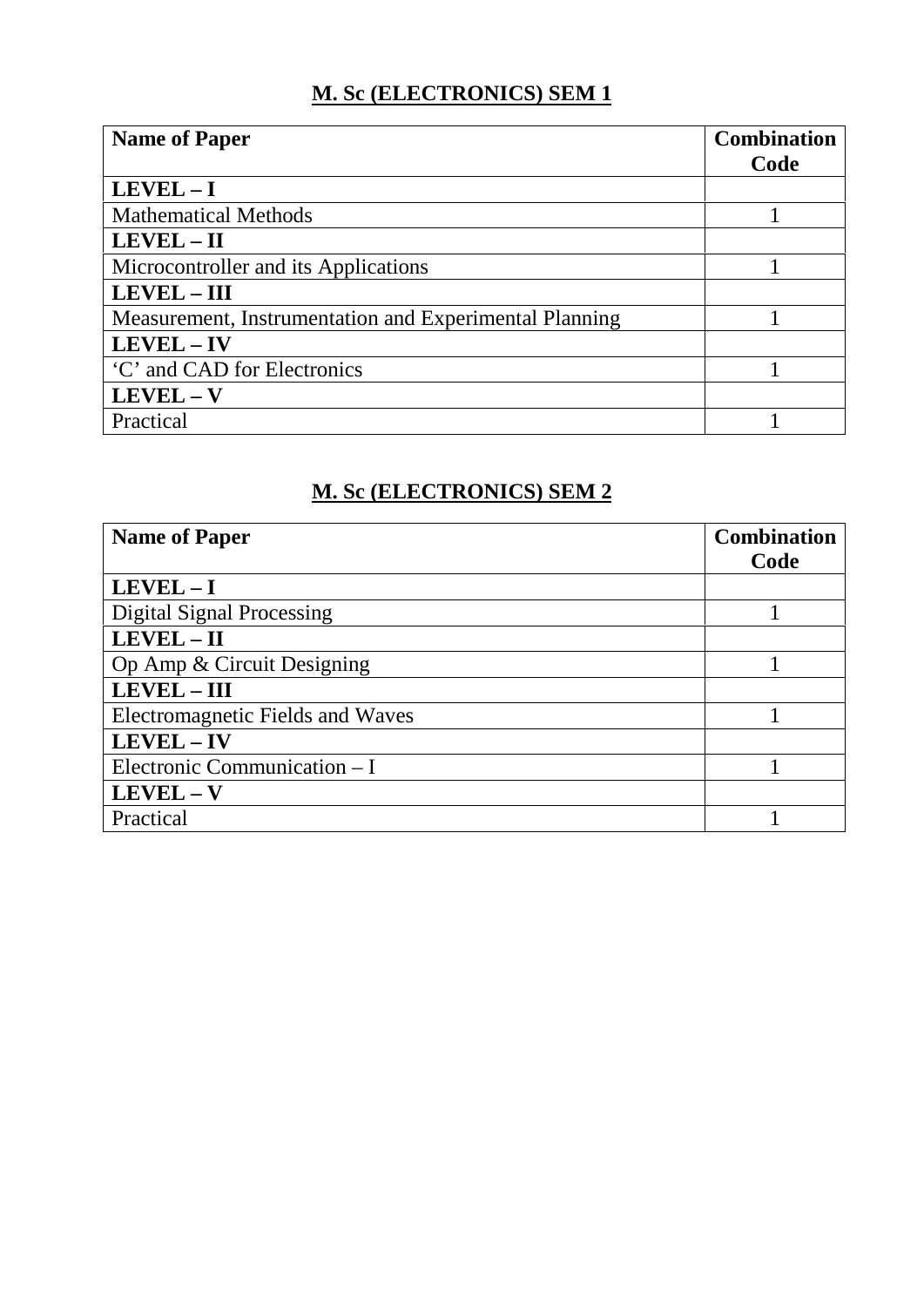## **M. SC. (ELECTRONICS) SEM 3**

| <b>Name of Paper</b>       | <b>Combination</b> |
|----------------------------|--------------------|
|                            | Code               |
| $LEVEL - I$                |                    |
| Microwave                  |                    |
| $LEVEL - II$               |                    |
| Optoelectronics            |                    |
| LEVEL - III                |                    |
| <b>Solid State Devices</b> |                    |
| LEVEL - IV                 |                    |
| Instrumentation            |                    |
| $LEVEL - V$                |                    |
| Practical                  |                    |

### **M. SC. (ELECTRONICS) SEM 4**

| <b>Name of Paper</b>                 | <b>Combination</b> |
|--------------------------------------|--------------------|
|                                      | Code               |
| $LEVEL - I$                          |                    |
| Laser and its Applications           |                    |
| LEVEL - II                           |                    |
| <b>Integrated Circuit Technology</b> |                    |
| <b>LEVEL-III</b>                     |                    |
| Analog & Digital Electronics         |                    |
| LEVEL - IV                           |                    |
| Electronic Communication - II        |                    |
| $LEVEL - V$                          |                    |
| Practical                            |                    |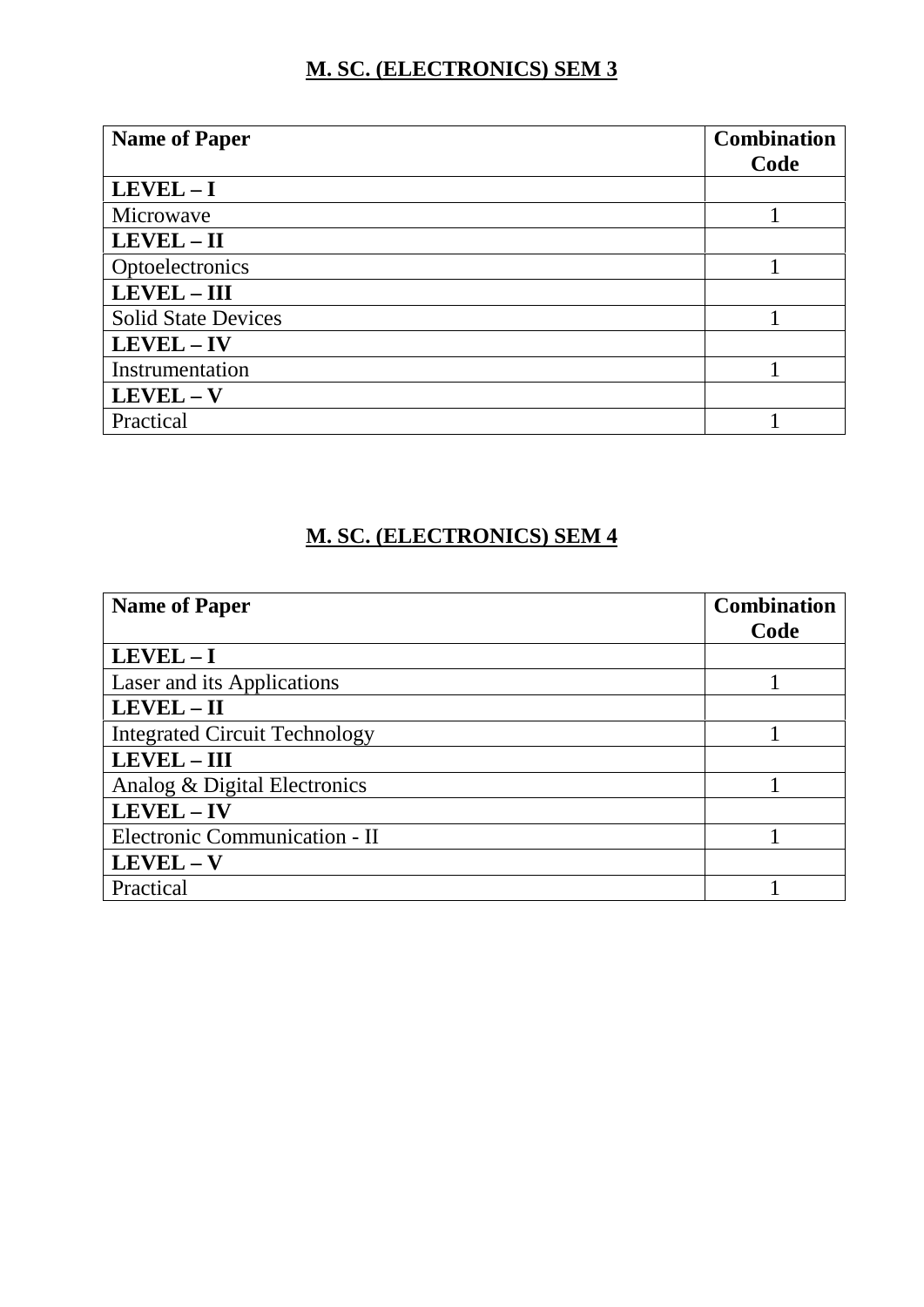# **M. Sc (MATHEMATICS) SEM 1**

| <b>Name of Paper</b>                | <b>Combination</b> |
|-------------------------------------|--------------------|
|                                     | Code               |
| $LEVEL - I$                         |                    |
| Real Analysis - I                   |                    |
| $LEVEL - II$                        |                    |
| Complex Analysis $-I$               |                    |
| <b>LEVEL-III</b>                    |                    |
| $Topology-I$                        |                    |
| $LEVEL - IV$                        |                    |
| Abstract Algebra $-I$               |                    |
| $LEVEL - V$                         |                    |
| Ordinary Differential Equations - I |                    |
| LEVEL - VI                          |                    |
| Numerical Analysis $-I$             |                    |

## **M. Sc (MATHEMATICS) SEM 2**

| <b>Name of Paper</b>                 | <b>Combination</b> |  |
|--------------------------------------|--------------------|--|
|                                      | Code               |  |
| LEVEL-I                              |                    |  |
| Real Analysis - II                   |                    |  |
| $LEVEL - II$                         |                    |  |
| Complex Analysis - II                |                    |  |
| <b>LEVEL - III</b>                   |                    |  |
| $Topology - II$                      |                    |  |
| LEVEL-IV                             |                    |  |
| Abstract Algebra - II                |                    |  |
| LEVEL - V                            |                    |  |
| Ordinary Differential Equations - II |                    |  |
| LEVEL - VI                           |                    |  |
| Numerical Analysis - II              |                    |  |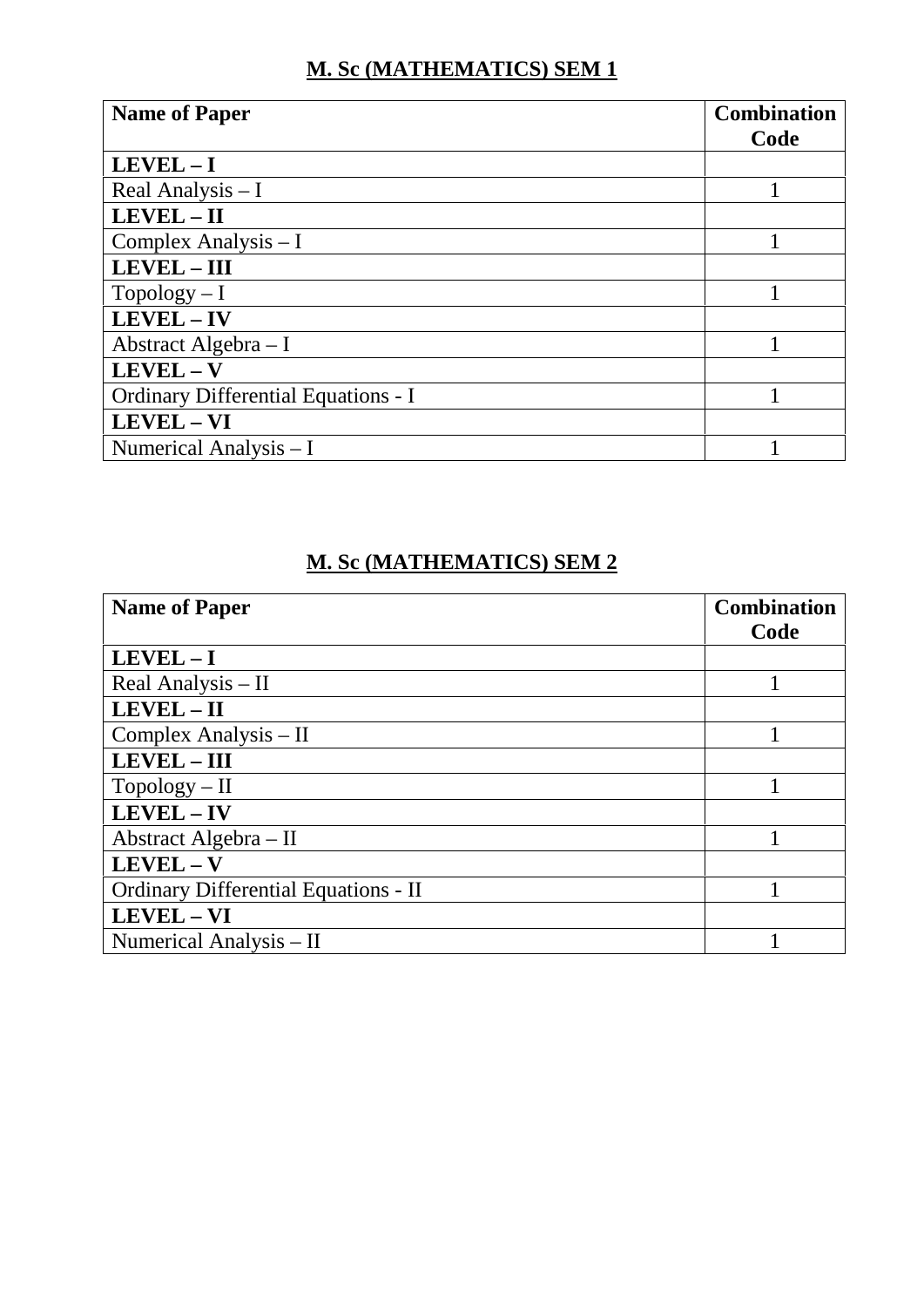## **M. SC. (MATHEMATICS) SEM 3**

| <b>Name of Paper</b>                   | <b>Combination</b> |
|----------------------------------------|--------------------|
|                                        | Code               |
| $LEVEL - I$                            |                    |
| Functional Analysis - I                |                    |
| LEVEL-II                               |                    |
| <b>Differential Equations</b>          | 1                  |
| LEVEL - III                            |                    |
| <b>Calculus of Variations</b>          |                    |
| LEVEL-IV                               |                    |
| Advanced Linear Algebra - I            | 1                  |
| LEVEL - V, LEVEL - VI                  |                    |
| $GROUP-1$                              |                    |
| <b>Fluid Dynamics</b>                  | 1                  |
| Mathematical Software (Practical)      | $\overline{2}$     |
| $GROUP-2$                              |                    |
| Linear programming (Practical)         | 5                  |
| <b>Operations Research (Practical)</b> | 6                  |
| $GROUP-3$                              |                    |
| Integral Transforms - I                | 7                  |
| Advanced Integral Transform - I        | 8                  |
| $GROUP-4$                              |                    |
| Advanced Number Theory - I             | 15                 |
| <b>Analytic Number Theory</b>          | 16                 |
| $GROUP-5$                              |                    |
| Special Functions - I                  | 11                 |
| <b>Advanced Special Functions - I</b>  | 12                 |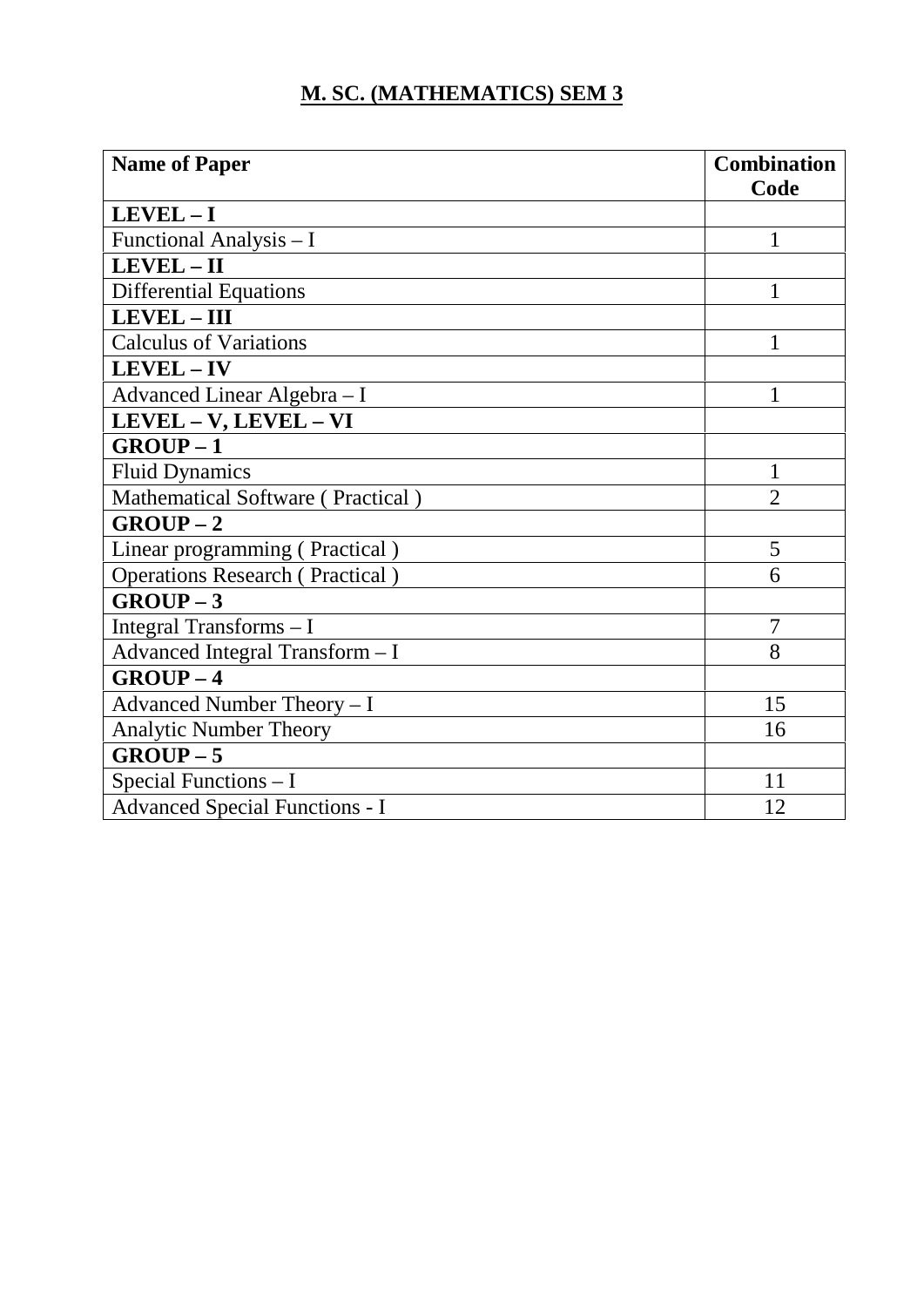## **M. SC. (MATHEMATICS) SEM 4**

| <b>Name of Paper</b>                              | <b>Combination</b><br>Code  |
|---------------------------------------------------|-----------------------------|
| $LEVEL - I$                                       |                             |
| Functional Analysis – II                          | 1                           |
| LEVEL-II                                          |                             |
| <b>Differential Geometry</b>                      |                             |
| <b>LEVEL-III</b>                                  |                             |
| <b>Integral Equations</b>                         | 1                           |
| LEVEL-IV                                          |                             |
| Advanced Linear Algebra - II                      |                             |
| LEVEL - V, LEVEL - VI                             |                             |
| $GROUP-1$                                         |                             |
| <b>Computational Fluid Dynamics (Practical)</b>   | $\mathbf{1}$                |
| <b>Mathematical Modeling</b>                      | $\mathcal{D}_{\mathcal{L}}$ |
| $GROUP-2$                                         |                             |
| Non - Linear Programming (Practical)              | 5                           |
| <b>Advanced Operations Research (Practical)</b>   | 6                           |
| $GROUP-3$                                         |                             |
| Integral Transforms - II                          | 7                           |
| Advance Integral Transforms - II                  | 8                           |
| $GROUP-4$                                         |                             |
| Advanced Number Theory - II                       | 9                           |
| Introduction to Partition Theory and Cryptography | 10                          |
| $GROUP-5$                                         |                             |
| Special Functions - II                            | 11                          |
| <b>Advanced Special Functions - II</b>            | 12                          |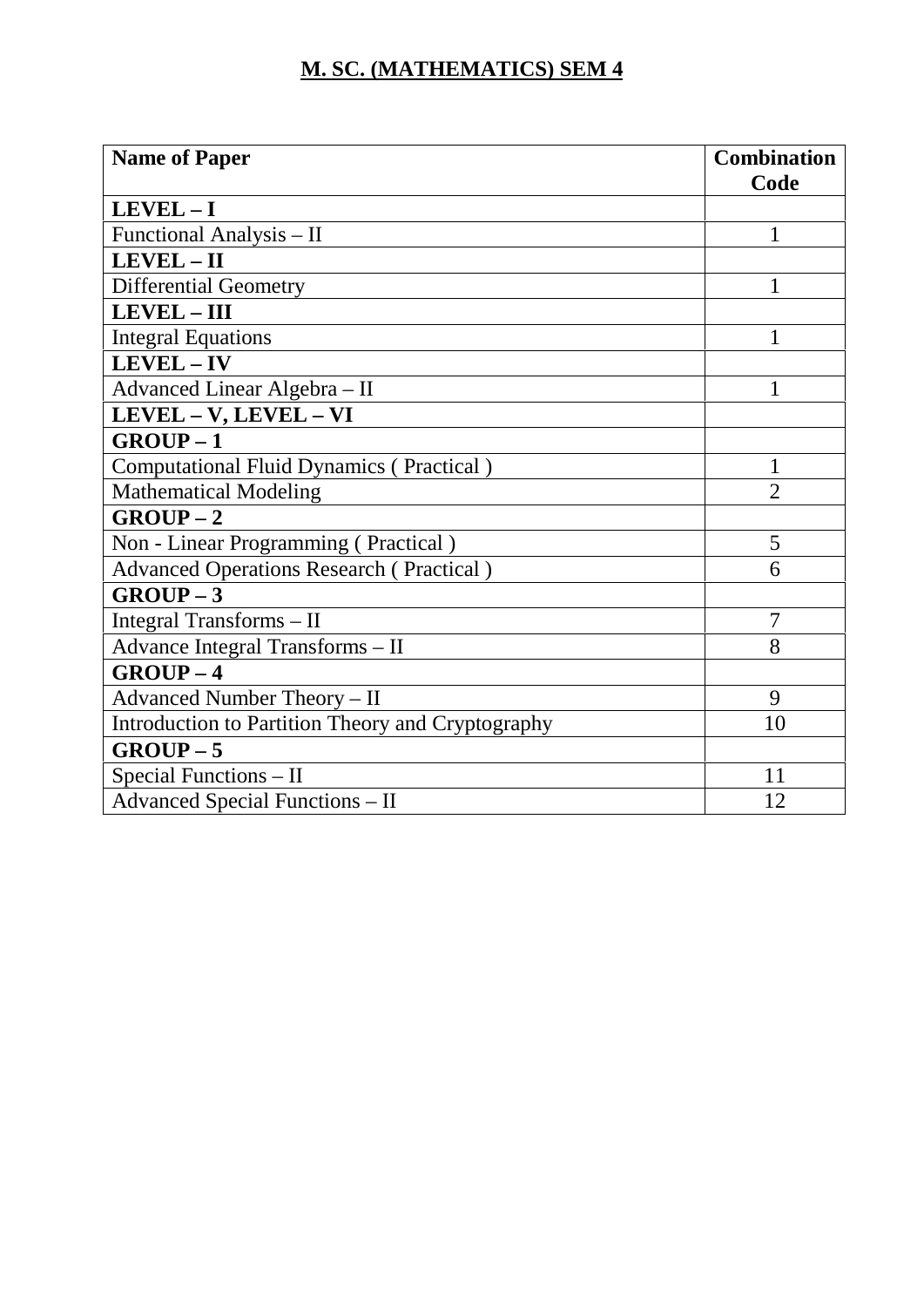## **M. Sc (PHYSICS) SEM 1**

| <b>Name of Paper</b>                                   | <b>Combination</b> |
|--------------------------------------------------------|--------------------|
|                                                        | Code               |
| $LEVEL - I$                                            |                    |
| <b>Mathematical Methods of Physics</b>                 |                    |
| LEVEL - II                                             |                    |
| <b>Classical Mechanics</b>                             |                    |
| <b>LEVEL - III</b>                                     |                    |
| Measurement, Instrumentation and Experimental Planning |                    |
| LEVEL - IV                                             |                    |
| <b>General Electronics</b>                             |                    |
| $LEVEL - V$                                            |                    |
| Practical                                              |                    |

## **M. Sc (PHYSICS) SEM 2**

| <b>Name of Paper</b>                               | <b>Combination</b> |
|----------------------------------------------------|--------------------|
|                                                    | Code               |
| $LEVEL - I$                                        |                    |
| Quantum Mechanics - I                              |                    |
| LEVEL - II                                         |                    |
| <b>Solid State Physics</b>                         |                    |
| <b>LEVEL-III</b>                                   |                    |
| <b>Classical Electrodynamics</b>                   |                    |
| LEVEL - IV                                         |                    |
| <b>Numerical Analysis and Computer Programming</b> |                    |
| LEVEL-V                                            |                    |
| Practical                                          |                    |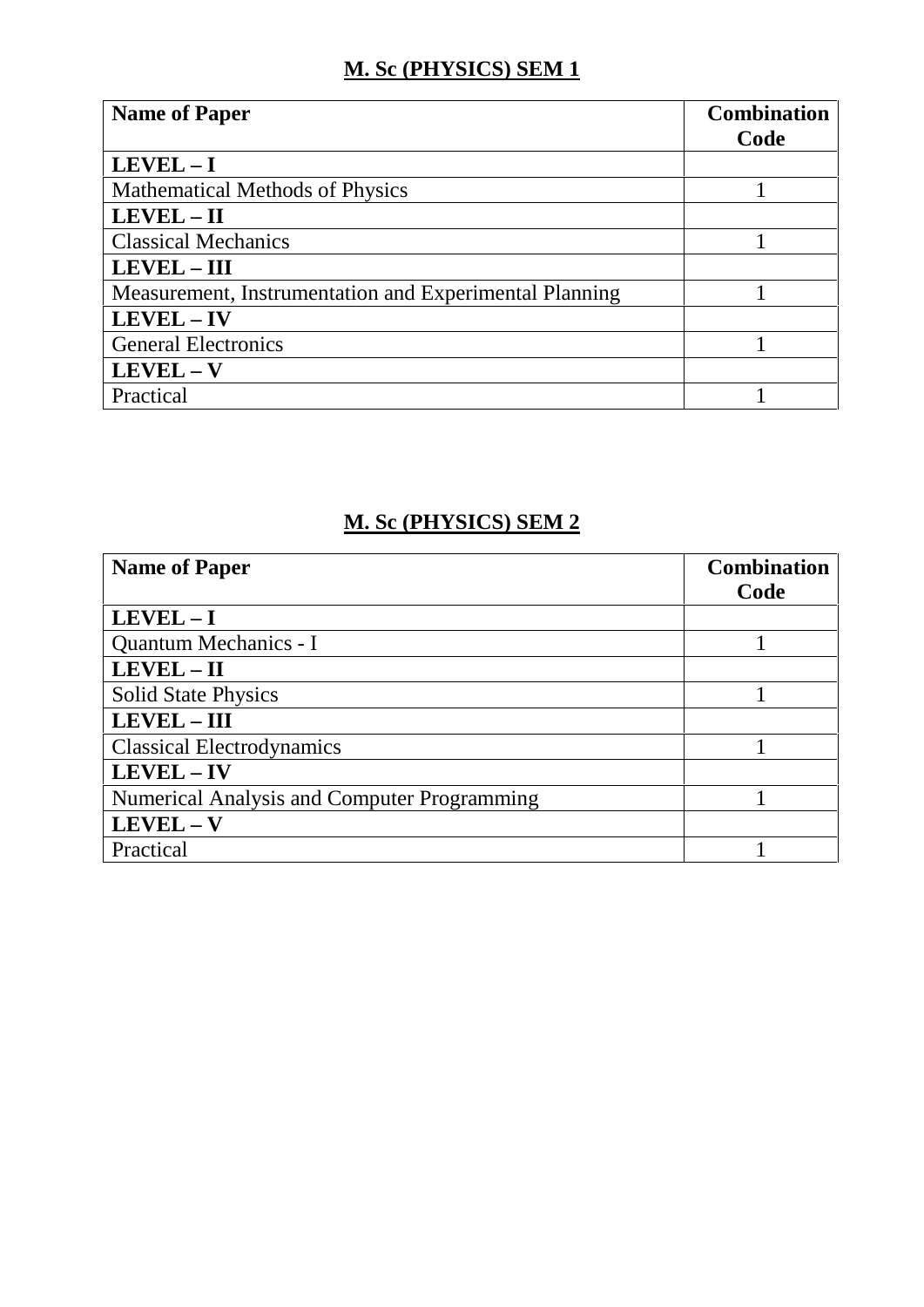## **M. Sc. (PHYSICS) SEM 3**

| <b>Name of Paper</b>                                         | <b>Combination</b> |
|--------------------------------------------------------------|--------------------|
|                                                              | Code               |
| $LEVEL - I$                                                  |                    |
| Quantum Mechanics - II                                       |                    |
| LEVEL - II                                                   |                    |
| <b>Nuclear and Particle Physics</b>                          |                    |
| <b>LEVEL - III &amp; LEVEL - IV</b>                          |                    |
| <b>Electronics</b>                                           |                    |
| <b>Physics of Semiconductor Devices</b>                      |                    |
| Microcontroller and Applications                             |                    |
| <b>Material Science</b>                                      |                    |
| <b>Crystal Growth and Characterizations</b>                  |                    |
| <b>Advanced Materials Science</b>                            |                    |
| <b>Theoretical Physics</b>                                   |                    |
| Non – Linear Systems and High Performance - Computing        |                    |
| Computational and Simulation methods in Physics              |                    |
| <b>Nuclear Physics</b>                                       |                    |
| <b>Nuclear Radiation Detection and Accelerators</b>          |                    |
| Nuclear Reactions, Nuclear Energy and Nuclear Reactor Theory |                    |
| $LEVEL - V$                                                  |                    |
| Practical                                                    |                    |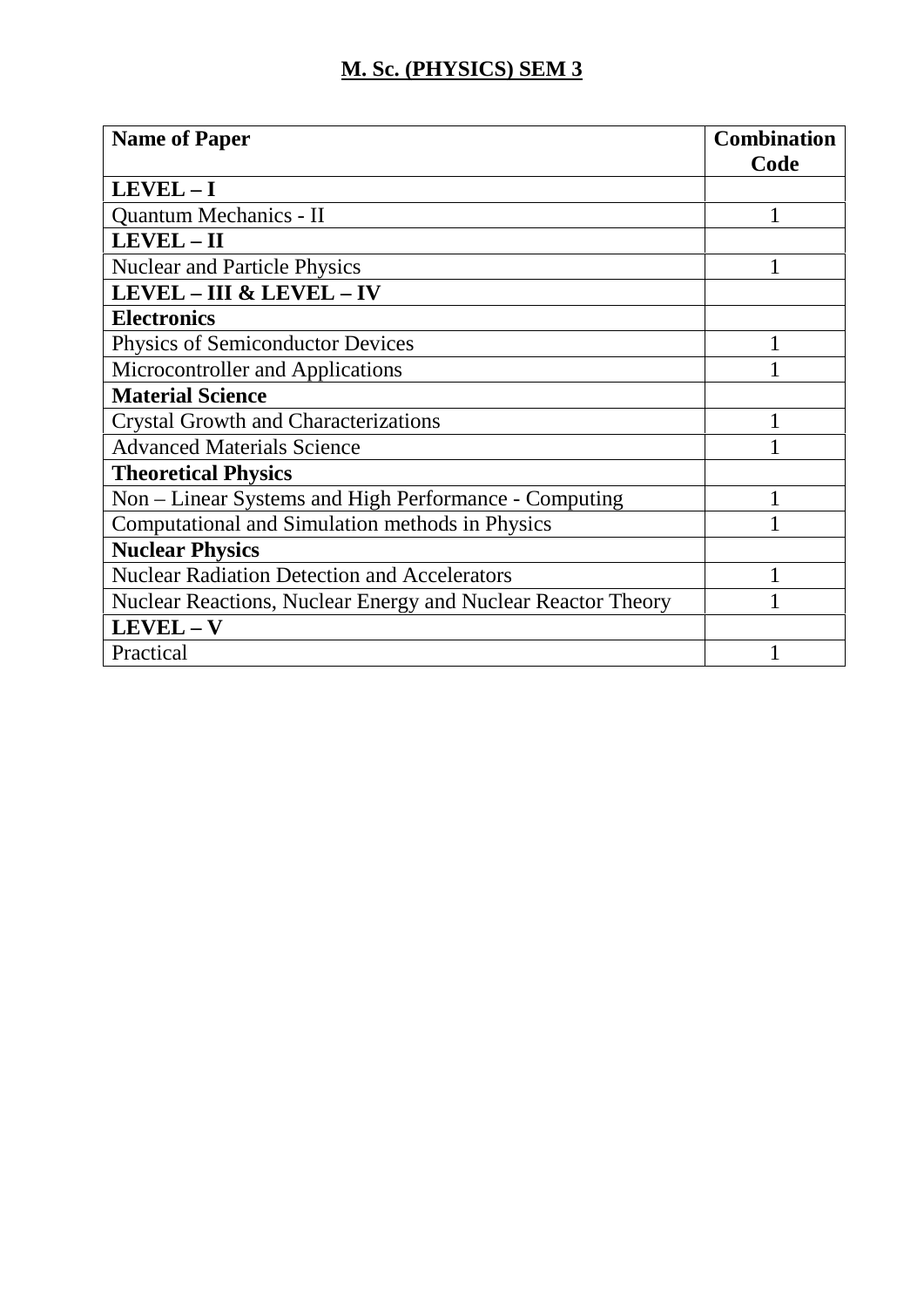## **M. Sc. (PHYSICS) SEM 4**

| <b>Name of Paper</b>                                      | <b>Combination</b> |
|-----------------------------------------------------------|--------------------|
|                                                           | Code               |
| $LEVEL - I$                                               |                    |
| Physics of Lasers & Lasers Applications                   |                    |
| LEVEL - II                                                |                    |
| <b>Atomic and Molecular Physics</b>                       |                    |
| <b>LEVEL - III &amp; LEVEL - IV</b>                       |                    |
| <b>Electronics</b>                                        |                    |
| <b>Micro Electronics</b>                                  |                    |
| <b>Electronic Communication</b>                           |                    |
| <b>Material Science</b>                                   |                    |
| <b>Properties of Materials</b>                            |                    |
| <b>Techniques of Materials Science</b>                    |                    |
| <b>Theoretical Physics</b>                                |                    |
| <b>Advanced Quantum Mechanics</b>                         |                    |
| Group Theory and Quantum Field Theory                     |                    |
| <b>Nuclear Physics</b>                                    |                    |
| Nucleon – Nucleon Interaction & Nuclear Models            |                    |
| Strong, Weak Electro Magnetic Interaction & QCD & Quark – |                    |
| <b>Gluon Plasma</b>                                       |                    |
| $LEVEL - V$                                               |                    |
| Practical                                                 |                    |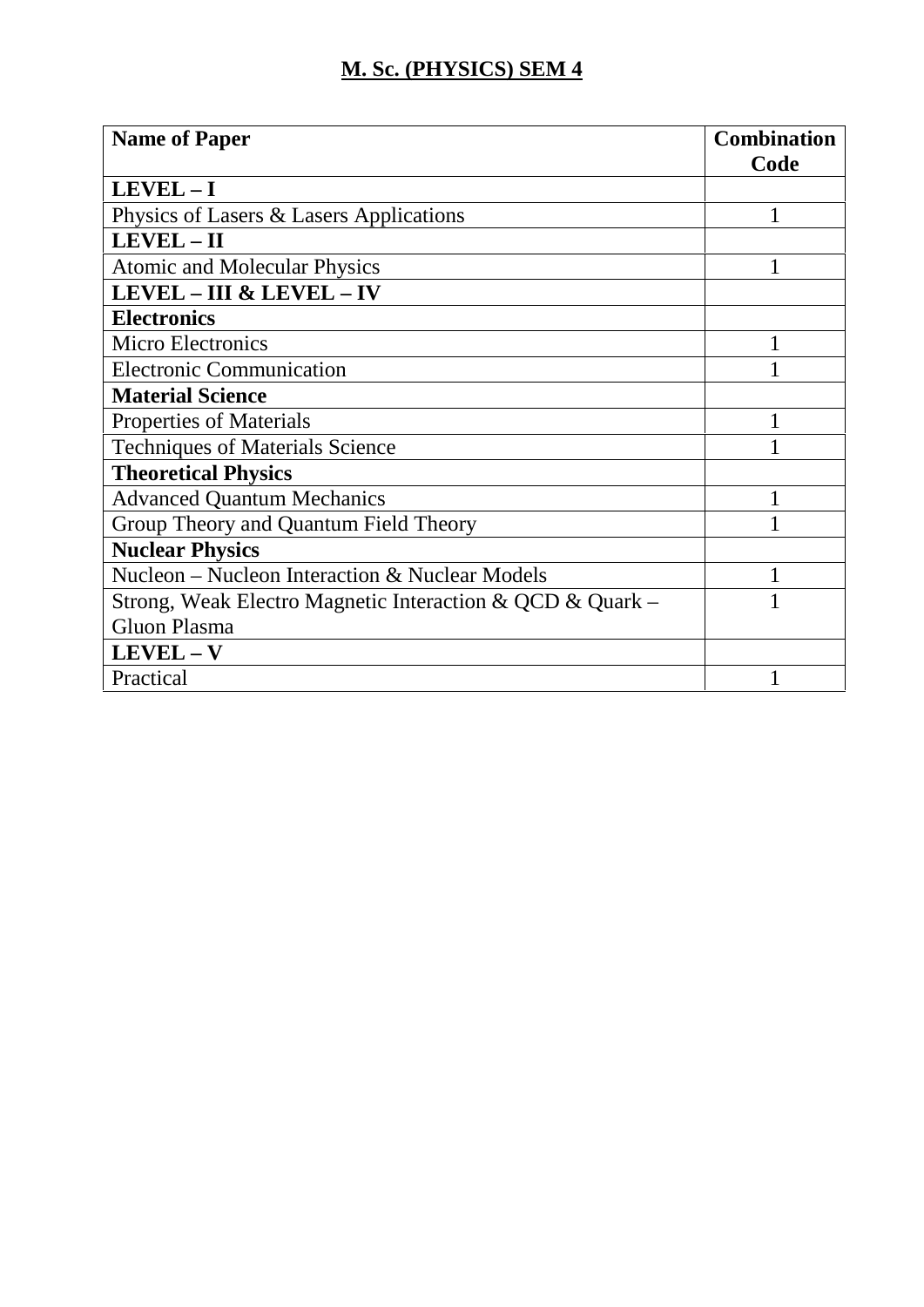## **M. Sc. (BIOSCIENCE( BOTANY, MICROBIOLOGY & ZOOLOGY)) SEM 1**

| <b>Name of Paper</b>               | <b>Combination</b> |
|------------------------------------|--------------------|
|                                    | Code               |
| $LEVEL - I$                        |                    |
| Advanced cell biology              |                    |
| LEVEL - II                         |                    |
| Genetics and molecular biology     |                    |
| <b>LEVEL-III</b>                   |                    |
| <b>Enzymology and Toxicology</b>   |                    |
| LEVEL - IV                         |                    |
| Environmental biology              |                    |
| $LEVEL - V$                        |                    |
| Practical Based on 101,102,103,104 |                    |

## **M. Sc. (BIOSCIENCE( BOTANY, MICROBIOLOGY & ZOOLOGY)) SEM 2**

| <b>Name of Paper</b>                    | <b>Combination</b> |
|-----------------------------------------|--------------------|
|                                         | Code               |
| $LEVEL - I$                             |                    |
| <b>Instrumentation and Techniques</b>   |                    |
| LEVEL - II                              |                    |
| Biochemistry                            |                    |
| LEVEL - III                             |                    |
| <b>Biostatistics and Bioinformatics</b> |                    |
| <b>LEVEL-IV</b>                         |                    |
| <b>BOTANY</b>                           |                    |
| <b>Plant Physiology</b>                 |                    |
| <b>MICROBIOLOGY</b>                     |                    |
| Microbial Physiology                    | $\overline{2}$     |
| ZOOLOGY                                 |                    |
| <b>Animal Physiology</b>                | 3                  |
| $LEVEL - V$                             |                    |
| Practical Based on 201, 202, 203, 204   |                    |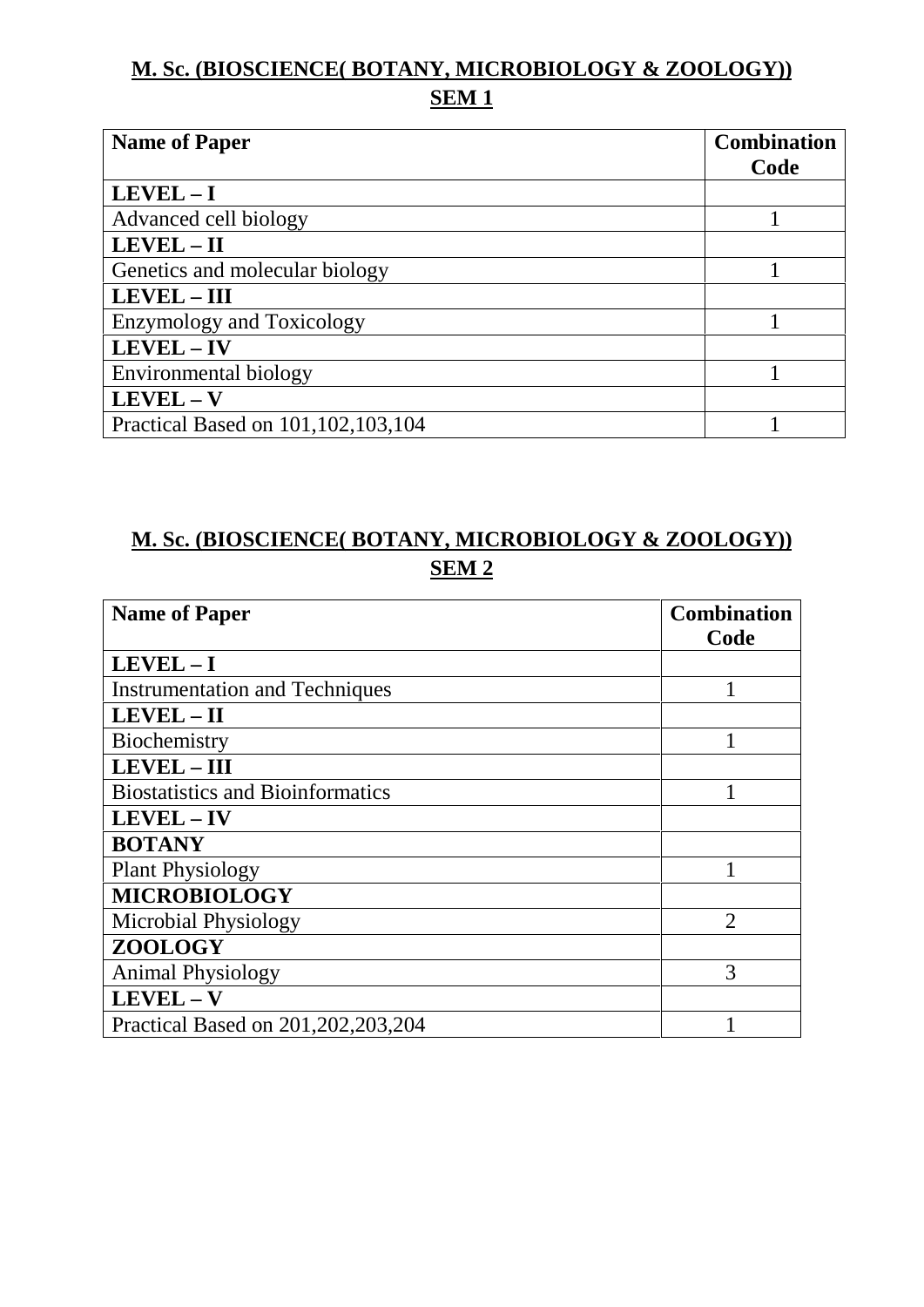#### **M. Sc. (BIOSCIENCE (BOTANY))\_SEM 3**

| <b>Name of Paper</b>                       | <b>Combination</b> |
|--------------------------------------------|--------------------|
|                                            | Code               |
| $LEVEL - I$                                |                    |
| Phycology & Mycology                       |                    |
| LEVEL-II                                   |                    |
| Virology, Bacteriology and Plant Pathology |                    |
| LEVEL - III                                |                    |
| Bryology, Pterology and Gymnosperms        |                    |
| LEVEL - IV                                 |                    |
| Medicinal Plants - I (Elective)            |                    |
| Plant Biotechnology $-I$ (Elective)        | っ                  |
| $LEVEL - V$                                |                    |
| Practicals                                 |                    |

### **M. Sc. (BIOSCIENCE (BOTANY))\_SEM 4**

| <b>Name of Paper</b>                      | <b>Combination</b> |
|-------------------------------------------|--------------------|
|                                           | Code               |
| $LEVEL - I$                               |                    |
| Angiosperm Taxonomy                       |                    |
| LEVEL-II                                  |                    |
| Plant Anatomy & Histo-chemical Techniques |                    |
| <b>LEVEL-III</b>                          |                    |
| Embryology, Palaentology and Palynology   |                    |
| LEVEL - IV                                |                    |
| Medicinal Plants - II (Elective)          |                    |
| Plant Biotechnology – II (Elective)       |                    |
| $LEVEL - V$                               |                    |
| Practicals                                |                    |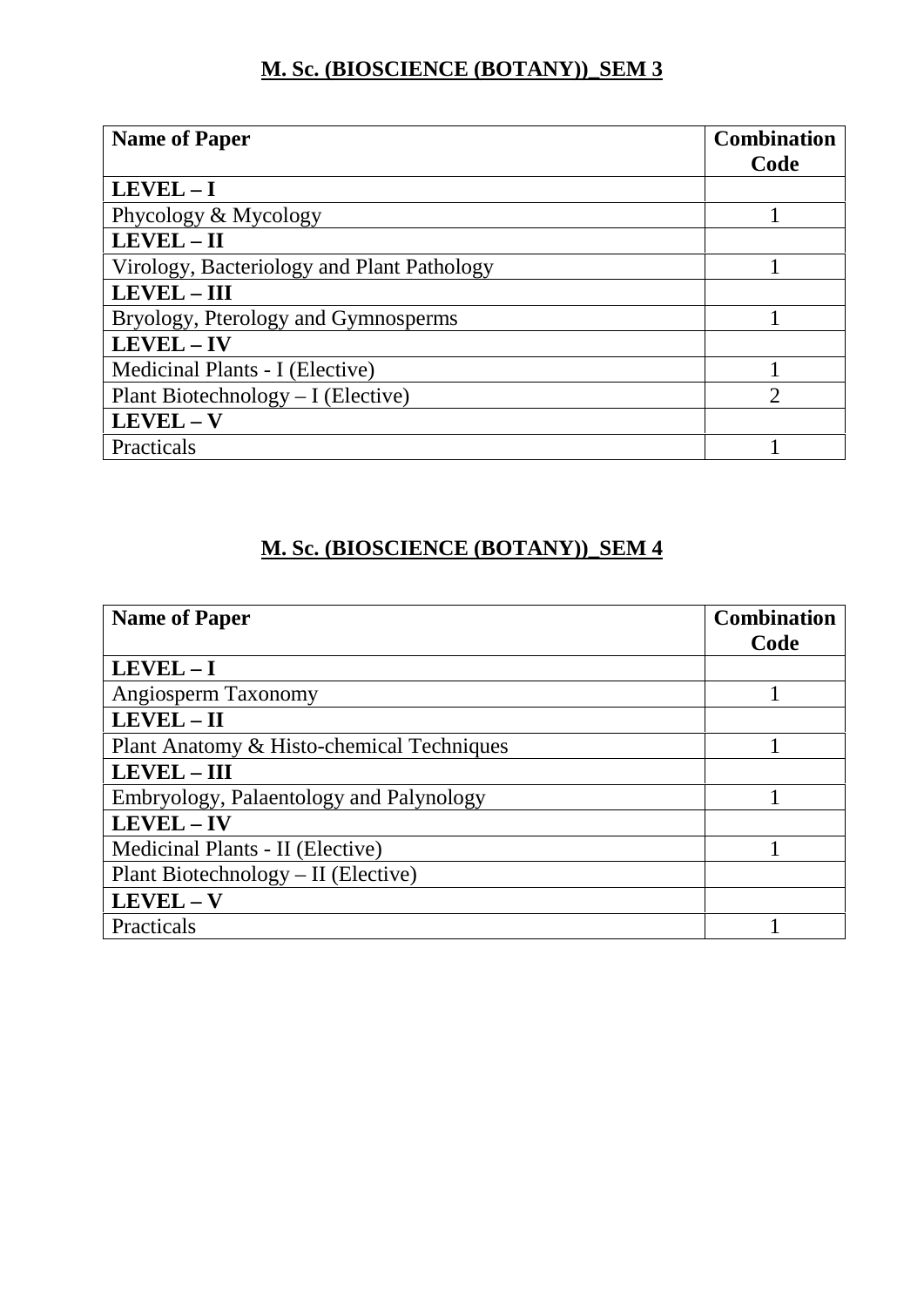### **M. Sc. (BIOSCIENCE (ZOOLOGY))\_SEM 3**

| <b>Name of Paper</b>                                    | <b>Combination</b> |
|---------------------------------------------------------|--------------------|
|                                                         | Code               |
| $LEVEL - I$                                             |                    |
| Taxonomy, Biosystematics and Nomenclature               |                    |
| LEVEL - II                                              |                    |
| Structure and Function in invertebrates and vertebrates |                    |
| <b>LEVEL - III</b>                                      |                    |
| Histological and Functional Aspects of Human tissues    |                    |
| LEVEL - IV                                              |                    |
| <b>General Fisheries</b>                                |                    |
| $LEVEL - V$                                             |                    |
| Practical                                               |                    |

### **M. Sc. (BIOSCIENCE (ZOOLOGY))\_SEM 4**

| <b>Name of Paper</b>                     | <b>Combination</b> |
|------------------------------------------|--------------------|
|                                          | Code               |
| $LEVEL - I$                              |                    |
| <b>Wildlife and Conservation Biology</b> |                    |
| LEVEL-II                                 |                    |
| <b>Animal Behavior</b>                   |                    |
| <b>LEVEL - III</b>                       |                    |
| Developmental Biology                    |                    |
| LEVEL - IV                               |                    |
| Advances in Fish Technology              |                    |
| $LEVEL - V$                              |                    |
| Practical                                |                    |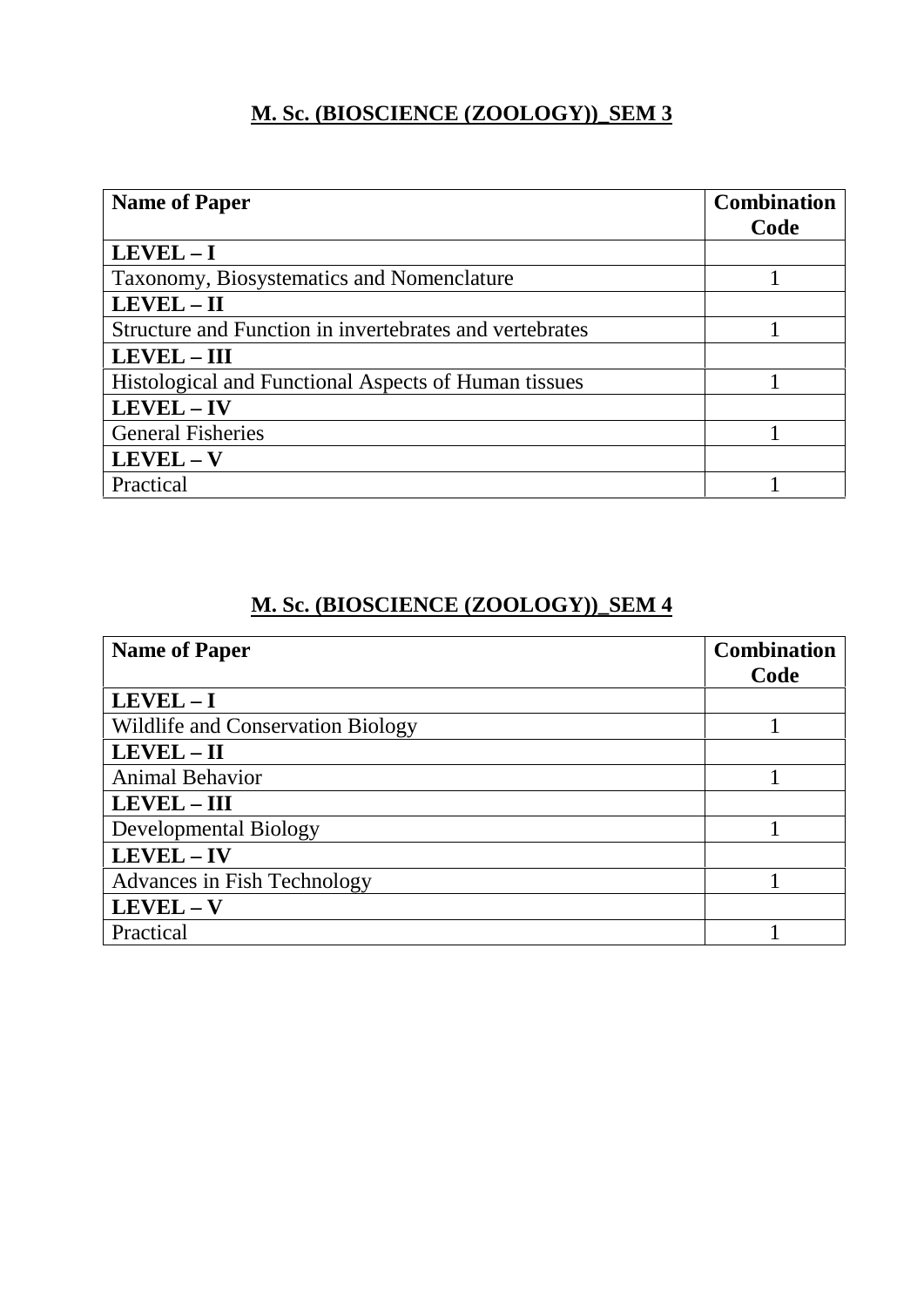### **M. Sc. (BIOSCIENCE (MICROBIOLOGY))\_SEM 3**

| <b>Name of Paper</b>                    | <b>Combination</b> |
|-----------------------------------------|--------------------|
|                                         | Code               |
| $LEVEL-I$                               |                    |
| Microbial biodiversity                  |                    |
| LEVEL - II                              |                    |
| Genetic and protein engineering         |                    |
| LEVEL - III                             |                    |
| Fermentation and Bioprocess Technology  |                    |
| LEVEL - IV                              |                    |
| Medical and Pharmaceutical Microbiology |                    |
| $LEVEL - V$                             |                    |
| Practical                               |                    |

## **M. Sc. (BIOSCIENCE (MICROBIOLOGY))\_SEM 4**

| <b>Name of Paper</b>                                            | <b>Combination</b> |
|-----------------------------------------------------------------|--------------------|
|                                                                 | Code               |
| $LEVEL - I$                                                     |                    |
| Research Methodology and Professional Practices in Microbiology |                    |
| LEVEL - II                                                      |                    |
| Omics and integrative biology                                   |                    |
| <b>LEVEL - III</b>                                              |                    |
| <b>Applied Microbiology</b>                                     |                    |
| LEVEL - IV                                                      |                    |
| Project/Dissertation                                            |                    |
| $LEVEL - V$                                                     |                    |
| Practical                                                       |                    |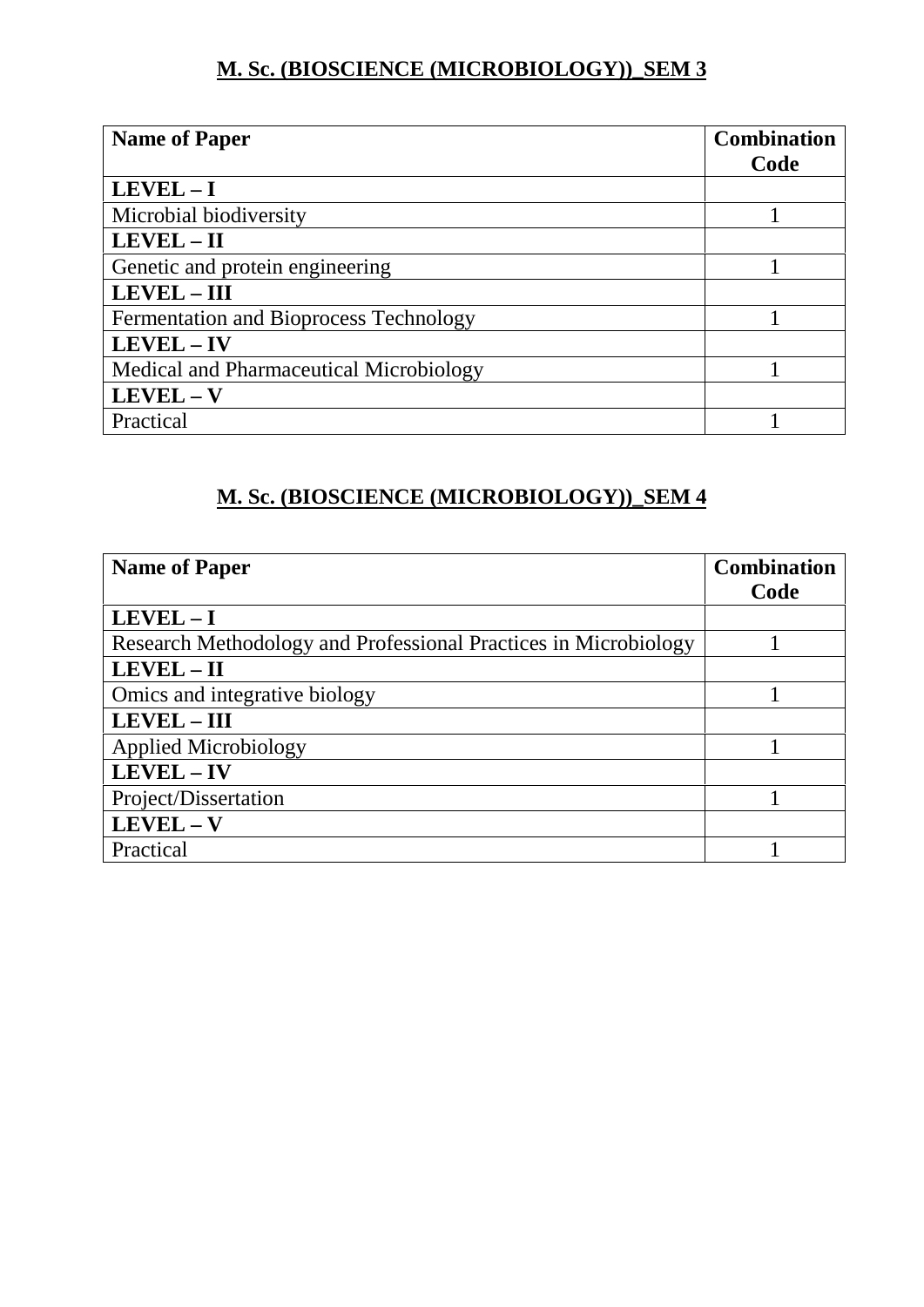## **M. Sc (MICROBIOLOGY) SEM 1**

| <b>Name of Paper</b>                          | <b>Combination</b><br>Code |
|-----------------------------------------------|----------------------------|
| $LEVEL - I$                                   |                            |
| Taxonomy, virology and cytology               |                            |
| LEVEL - II                                    |                            |
| Molecular Biology & rDNA Technology           |                            |
| <b>LEVEL-III</b>                              |                            |
| Bioanalytical techniques and Instrumentation  |                            |
| LEVEL - IV                                    |                            |
| <b>Advances In Environmental Microbiology</b> |                            |
| LEVEL - V                                     |                            |
| Practicals                                    |                            |

#### **M. Sc (MICROBIOLOGY) SEM 2**

| <b>Name of Paper</b>                        | <b>Combination</b> |
|---------------------------------------------|--------------------|
|                                             | Code               |
| $LEVEL - I$                                 |                    |
| Microbial Physiology                        |                    |
| LEVEL - II                                  |                    |
| Bioinformatics & Other "OMICS"              |                    |
| <b>LEVEL – III</b>                          |                    |
| Enzyme Kinetics & Technology                |                    |
| LEVEL-IV                                    |                    |
| Research methodology, Biostatistics and IPR |                    |
| LEVEL-V                                     |                    |
| Practicals                                  |                    |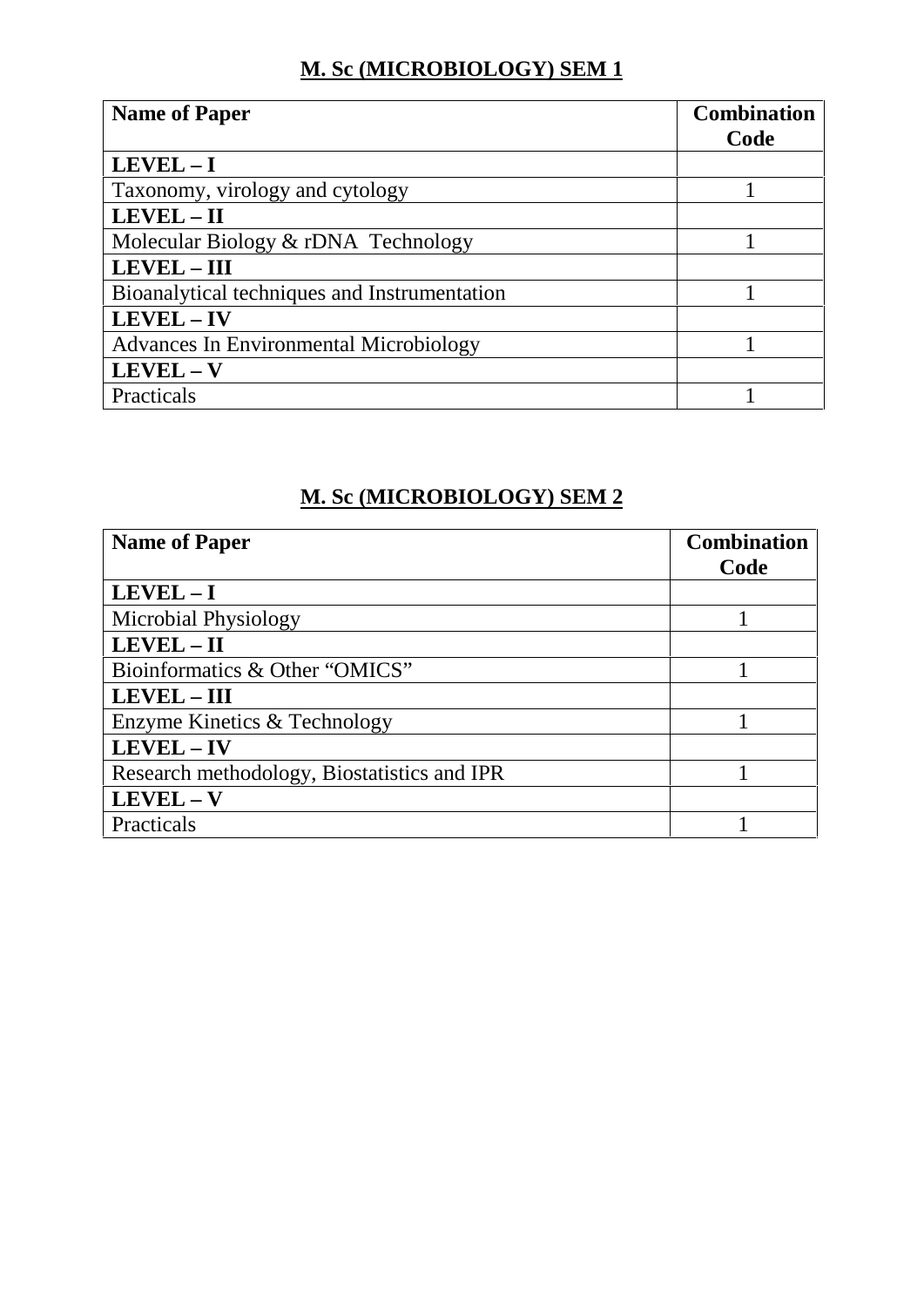### **M. Sc. (MICROBIOLOGY) SEM 3**

| <b>Name of Paper</b>                             | <b>Combination</b> |
|--------------------------------------------------|--------------------|
|                                                  | Code               |
| $LEVEL - I$                                      |                    |
| Fermentation Technology & Bioprocess Engineering |                    |
| LEVEL - II                                       |                    |
| <b>Industrial Microbiology</b>                   |                    |
| <b>LEVEL - III</b>                               |                    |
| Molecular Pathogenesis and Immunology            |                    |
| LEVEL - IV                                       |                    |
| Advances in Pharmaceutical Microbiology          |                    |
| $LEVEL - V$                                      |                    |
| <b>Practicals</b>                                |                    |

## **M. Sc. (MICROBIOLOGY) SEM 4**

| <b>Name of Paper</b>                                | <b>Combination</b><br>Code |
|-----------------------------------------------------|----------------------------|
| $LEVEL - I$                                         |                            |
| <b>Seminar Presentation</b>                         |                            |
| LEVEL - II                                          |                            |
| Report on Industrial / Conference / Symposium visit |                            |
| LEVEL - III                                         |                            |
| <b>Review Article</b>                               |                            |
| $LEVEL - IV$                                        |                            |
| Project / Dissertation                              |                            |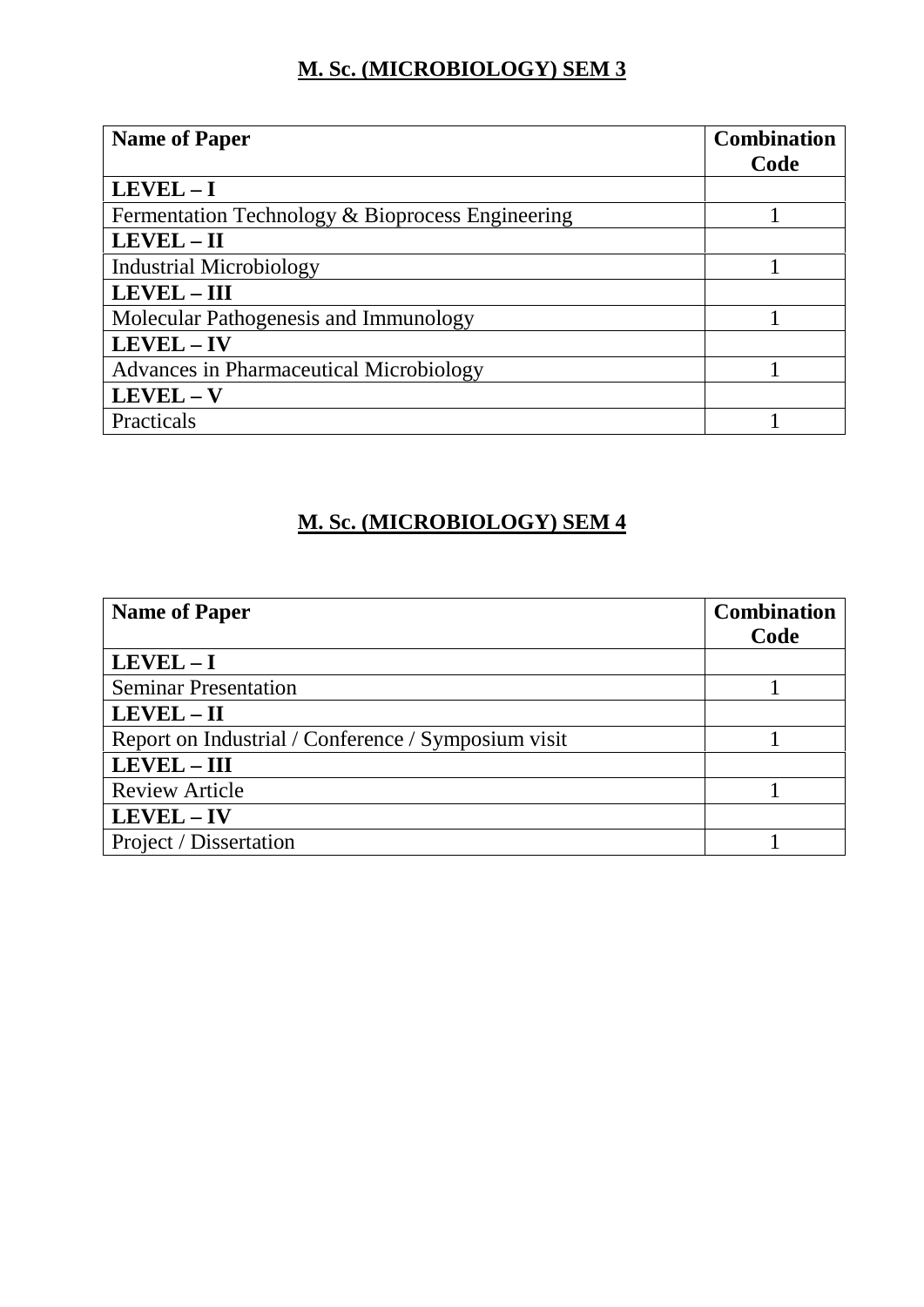## **M. Sc (STATISTICS) SEM 1**

| <b>Name of Paper</b>                                      | <b>Combination</b><br>Code |
|-----------------------------------------------------------|----------------------------|
| $LEVEL - I$                                               |                            |
| <b>Real Analysis</b>                                      |                            |
| LEVEL - II                                                |                            |
| Univariate Distributions                                  |                            |
| <b>LEVEL-III</b>                                          |                            |
| Linear Algebra                                            |                            |
| $LEVEL - IV$                                              |                            |
| <b>Sample Survey</b>                                      |                            |
| $LEVEL - V$                                               |                            |
| Computer Programming Language – "C"                       |                            |
| LEVEL - VI                                                |                            |
| Practical Paper –I based on theory papers using MS office |                            |
| tools                                                     |                            |

#### **M. Sc (STATISTICS) SEM 2**

| <b>Name of Paper</b>                                             | <b>Combination</b> |
|------------------------------------------------------------------|--------------------|
|                                                                  | Code               |
| $LEVEL - I$                                                      |                    |
| Probability theory                                               |                    |
| $LEVEL - II$                                                     |                    |
| <b>Estimation theory</b>                                         |                    |
| <b>LEVEL-III</b>                                                 |                    |
| Multivariate analysis                                            |                    |
| LEVEL - IV                                                       |                    |
| Stochastic process                                               |                    |
| $LEVEL - V$                                                      |                    |
| Statistical quality control & reliability                        |                    |
| LEVEL - VI                                                       |                    |
| Practical paper- II based on theory papers using ms office tools |                    |